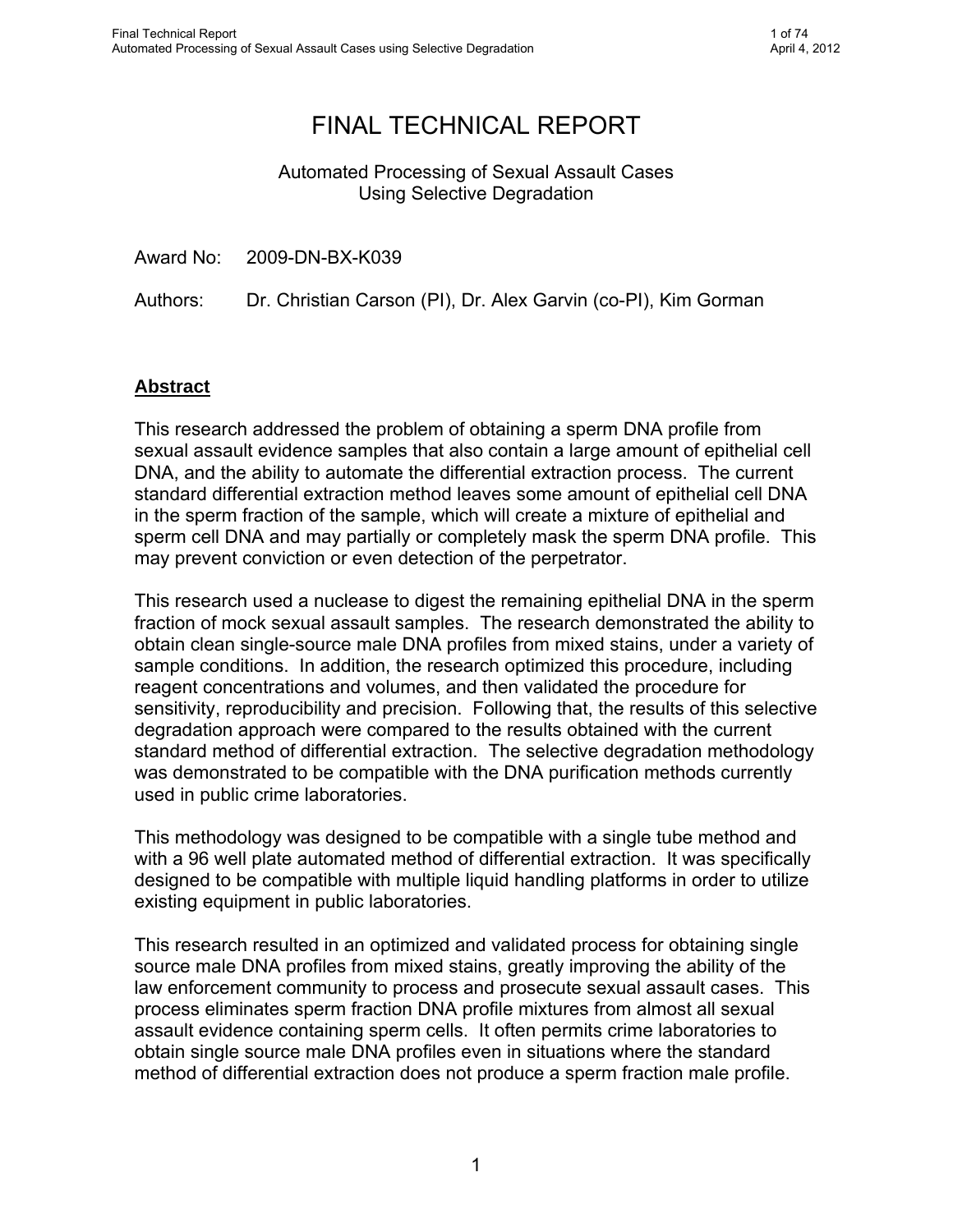# FINAL TECHNICAL REPORT

## Automated Processing of Sexual Assault Cases Using Selective Degradation

Award No: 2009-DN-BX-K039

Authors: Dr. Christian Carson (PI), Dr. Alex Garvin (co-PI), Kim Gorman

## **Abstract**

This research addressed the problem of obtaining a sperm DNA profile from sexual assault evidence samples that also contain a large amount of epithelial cell DNA, and the ability to automate the differential extraction process. The current standard differential extraction method leaves some amount of epithelial cell DNA in the sperm fraction of the sample, which will create a mixture of epithelial and sperm cell DNA and may partially or completely mask the sperm DNA profile. This may prevent conviction or even detection of the perpetrator.

This research used a nuclease to digest the remaining epithelial DNA in the sperm fraction of mock sexual assault samples. The research demonstrated the ability to obtain clean single-source male DNA profiles from mixed stains, under a variety of sample conditions. In addition, the research optimized this procedure, including reagent concentrations and volumes, and then validated the procedure for sensitivity, reproducibility and precision. Following that, the results of this selective degradation approach were compared to the results obtained with the current standard method of differential extraction. The selective degradation methodology was demonstrated to be compatible with the DNA purification methods currently used in public crime laboratories.

This methodology was designed to be compatible with a single tube method and with a 96 well plate automated method of differential extraction. It was specifically designed to be compatible with multiple liquid handling platforms in order to utilize existing equipment in public laboratories.

This research resulted in an optimized and validated process for obtaining single source male DNA profiles from mixed stains, greatly improving the ability of the law enforcement community to process and prosecute sexual assault cases. This process eliminates sperm fraction DNA profile mixtures from almost all sexual assault evidence containing sperm cells. It often permits crime laboratories to obtain single source male DNA profiles even in situations where the standard method of differential extraction does not produce a sperm fraction male profile.

> This document is a research report submitted to the U.S. Department of Justice. This report has not been published by the Department. Opinions or points of view expressed are those of the author(s) and do not necessarily reflect the official position or policies of the U.S. Department of Justice.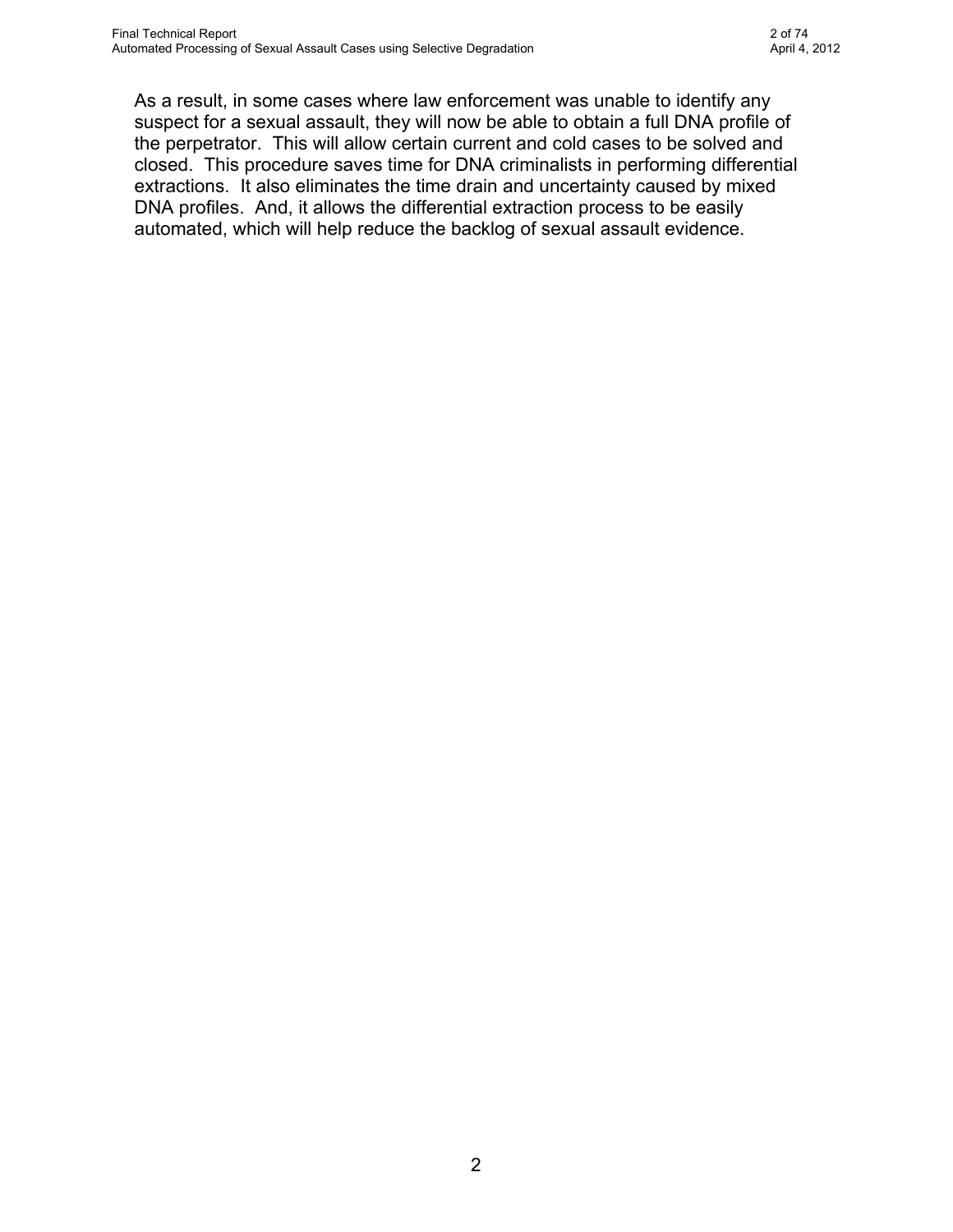As a result, in some cases where law enforcement was unable to identify any suspect for a sexual assault, they will now be able to obtain a full DNA profile of the perpetrator. This will allow certain current and cold cases to be solved and closed. This procedure saves time for DNA criminalists in performing differential extractions. It also eliminates the time drain and uncertainty caused by mixed DNA profiles. And, it allows the differential extraction process to be easily automated, which will help reduce the backlog of sexual assault evidence.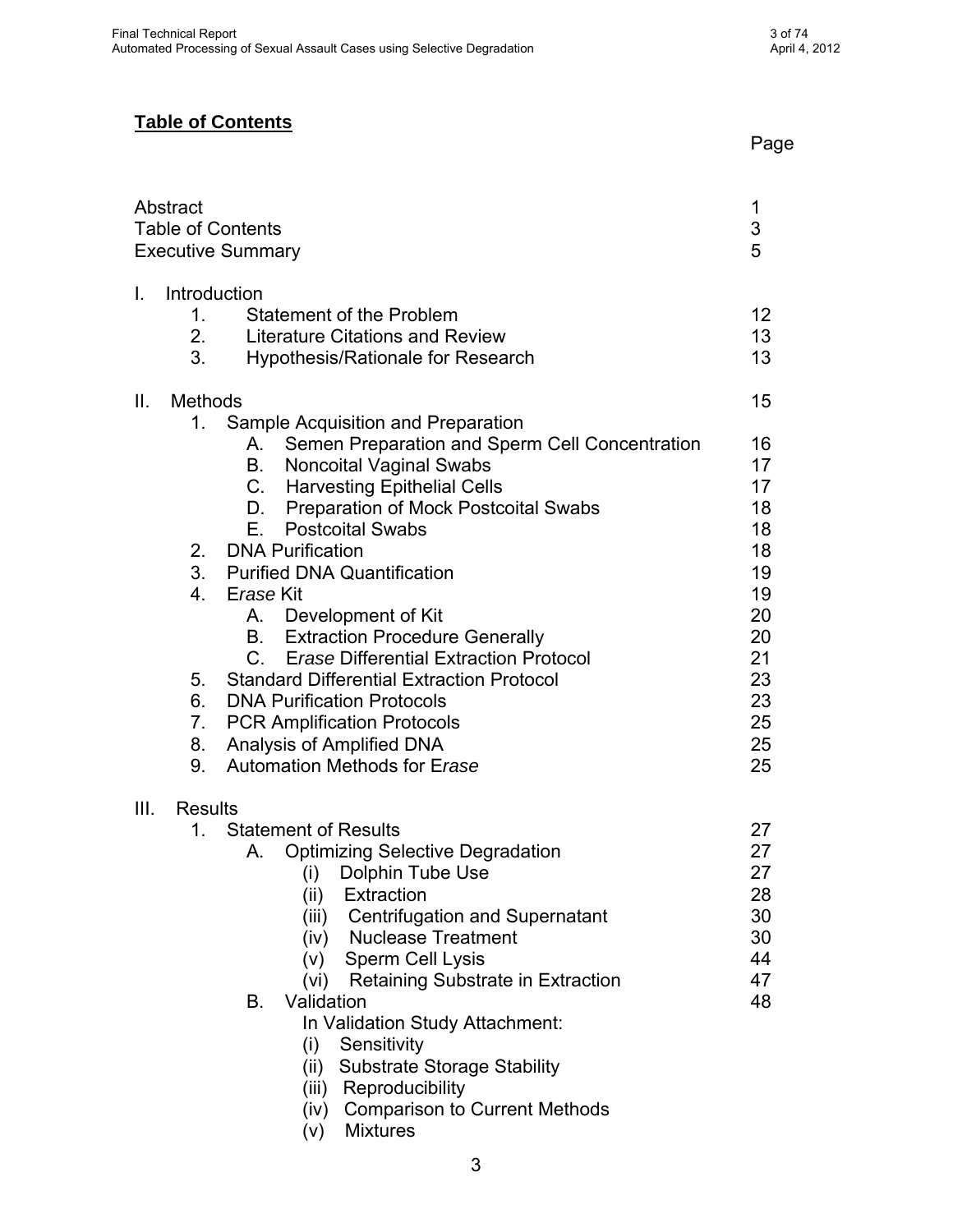## **Table of Contents**

|      | Abstract                                                       | <b>Table of Contents</b><br><b>Executive Summary</b>                                                                                                                                                                                                                                                                                                                                                                                                                                                                                                                                                                                                                                  | 1<br>3<br>5                                                                                        |
|------|----------------------------------------------------------------|---------------------------------------------------------------------------------------------------------------------------------------------------------------------------------------------------------------------------------------------------------------------------------------------------------------------------------------------------------------------------------------------------------------------------------------------------------------------------------------------------------------------------------------------------------------------------------------------------------------------------------------------------------------------------------------|----------------------------------------------------------------------------------------------------|
| I.   | Introduction<br>1.<br>2.<br>3.                                 | Statement of the Problem<br><b>Literature Citations and Review</b><br><b>Hypothesis/Rationale for Research</b>                                                                                                                                                                                                                                                                                                                                                                                                                                                                                                                                                                        | 12<br>13 <sup>°</sup><br>13                                                                        |
| Ⅱ.   | <b>Methods</b><br>1.<br>2.<br>4.<br>5.<br>6.<br>7.<br>8.<br>9. | Sample Acquisition and Preparation<br>Semen Preparation and Sperm Cell Concentration<br>А.<br><b>Noncoital Vaginal Swabs</b><br>В.<br><b>Harvesting Epithelial Cells</b><br>C.<br>Preparation of Mock Postcoital Swabs<br>D.<br><b>Postcoital Swabs</b><br>Е.<br><b>DNA Purification</b><br>3. Purified DNA Quantification<br>Erase Kit<br>Development of Kit<br>А.<br><b>Extraction Procedure Generally</b><br>B.<br>$C_{\cdot}$<br><b>Erase Differential Extraction Protocol</b><br><b>Standard Differential Extraction Protocol</b><br><b>DNA Purification Protocols</b><br><b>PCR Amplification Protocols</b><br>Analysis of Amplified DNA<br><b>Automation Methods for Erase</b> | 15<br>16<br>17<br>17<br>18<br>18<br>18<br>19<br>19<br>20<br>20<br>21<br>23<br>23<br>25<br>25<br>25 |
| III. | <b>Results</b><br>1.                                           | <b>Statement of Results</b><br><b>Optimizing Selective Degradation</b><br>Α.<br>(i) Dolphin Tube Use<br>(ii)<br>Extraction<br><b>Centrifugation and Supernatant</b><br>(iii)<br>(iv) Nuclease Treatment<br>(v) Sperm Cell Lysis<br>(vi) Retaining Substrate in Extraction<br>Validation<br>В.<br>In Validation Study Attachment:<br>Sensitivity<br>(i)<br><b>Substrate Storage Stability</b><br>(ii)<br>(iii) Reproducibility<br>(iv) Comparison to Current Methods<br><b>Mixtures</b><br>(V)                                                                                                                                                                                         | 27<br>27<br>27<br>28<br>30<br>30<br>44<br>47<br>48                                                 |

and the contract of the contract of the contract of the contract of the contract of the contract of the contract of the contract of the contract of the contract of the contract of the contract of the contract of the contra

This document is a research report submitted to the U.S. Department of Justice. This report has not been published by the Department. Opinions or points of view expressed are those of the author(s) and do not necessarily reflect the official position or policies of the U.S. Department of Justice.

3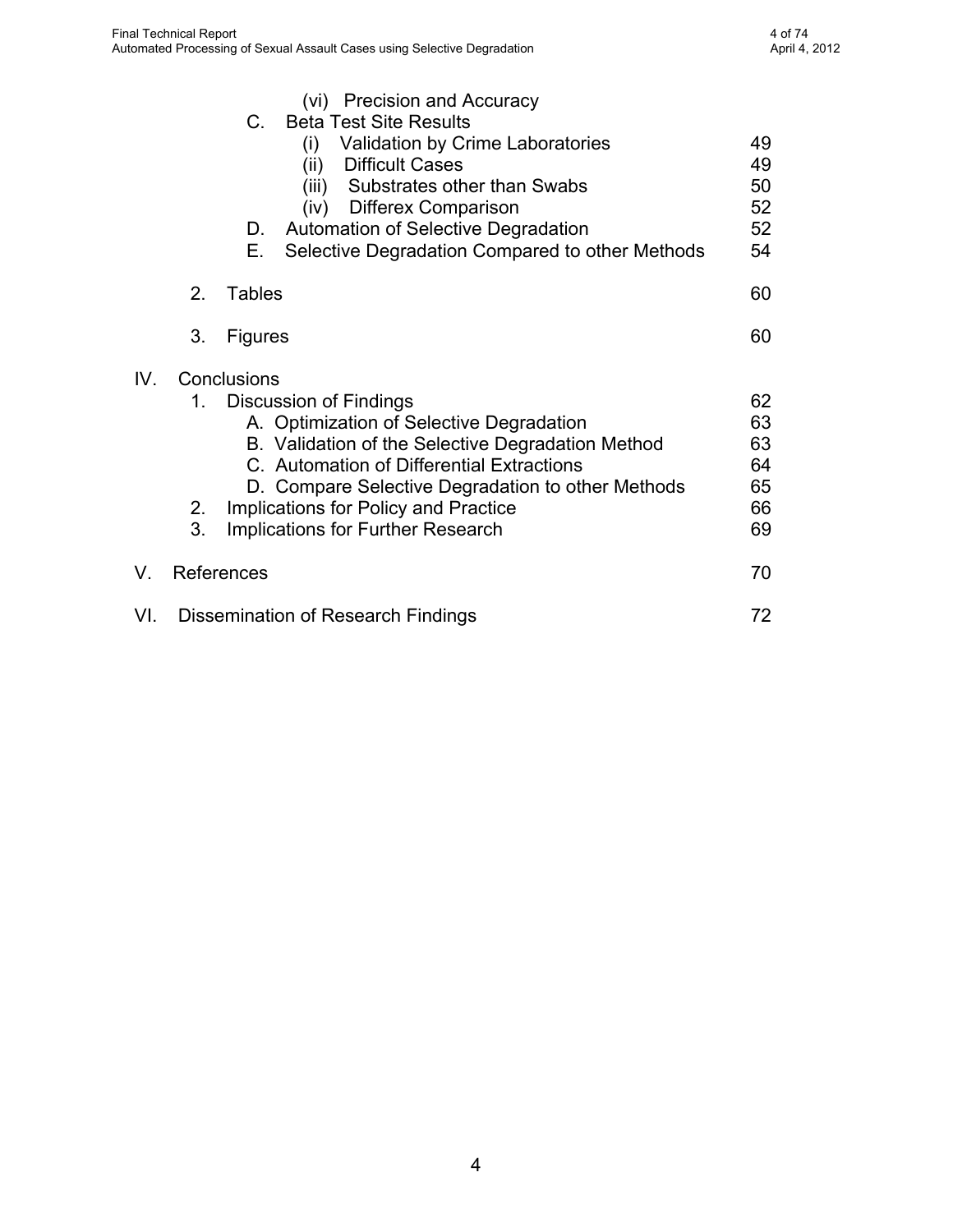|     |                                           | (vi) Precision and Accuracy<br>C.<br><b>Beta Test Site Results</b><br><b>Validation by Crime Laboratories</b><br>(i)<br><b>Difficult Cases</b><br>(ii)<br>Substrates other than Swabs<br>(iii)<br>(iv)<br><b>Differex Comparison</b><br>Automation of Selective Degradation<br>D.<br>Е.<br>Selective Degradation Compared to other Methods | 49<br>49<br>50<br>52<br>52<br>54       |
|-----|-------------------------------------------|--------------------------------------------------------------------------------------------------------------------------------------------------------------------------------------------------------------------------------------------------------------------------------------------------------------------------------------------|----------------------------------------|
|     | 2 <sub>1</sub>                            | <b>Tables</b>                                                                                                                                                                                                                                                                                                                              | 60                                     |
|     | 3.                                        | <b>Figures</b>                                                                                                                                                                                                                                                                                                                             | 60                                     |
| IV. | $1_{-}$<br>2.<br>3.                       | Conclusions<br><b>Discussion of Findings</b><br>A. Optimization of Selective Degradation<br>B. Validation of the Selective Degradation Method<br>C. Automation of Differential Extractions<br>D. Compare Selective Degradation to other Methods<br>Implications for Policy and Practice<br>Implications for Further Research               | 62<br>63<br>63<br>64<br>65<br>66<br>69 |
| V.  |                                           | References                                                                                                                                                                                                                                                                                                                                 | 70                                     |
| VI. | <b>Dissemination of Research Findings</b> |                                                                                                                                                                                                                                                                                                                                            | 72                                     |

This document is a research report submitted to the U.S. Department of Justice. This report has not been published by the Department. Opinions or points of view expressed are those of the author(s) and do not necessarily reflect the official position or policies of the U.S. Department of Justice.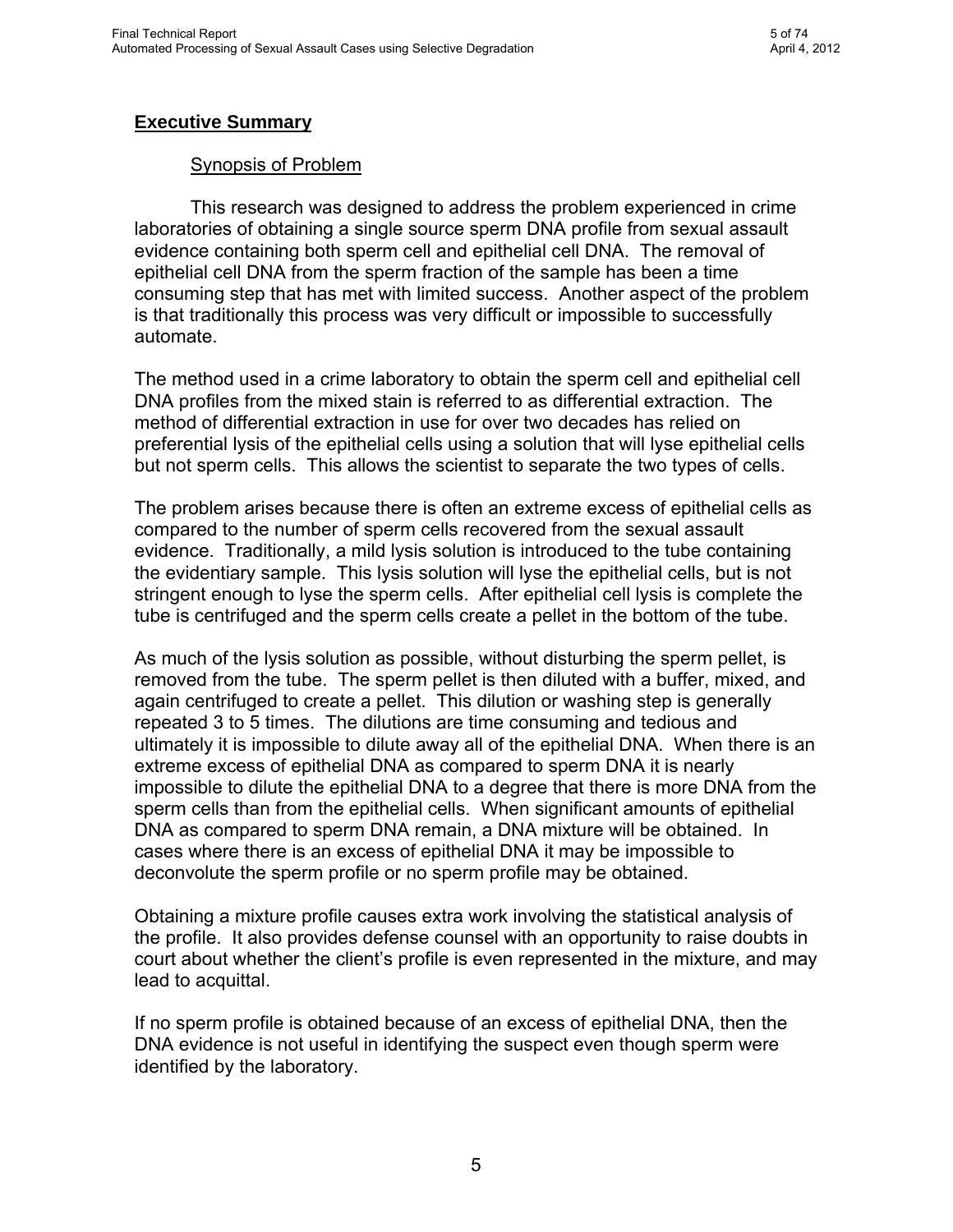## **Executive Summary**

### Synopsis of Problem

 This research was designed to address the problem experienced in crime laboratories of obtaining a single source sperm DNA profile from sexual assault evidence containing both sperm cell and epithelial cell DNA. The removal of epithelial cell DNA from the sperm fraction of the sample has been a time consuming step that has met with limited success. Another aspect of the problem is that traditionally this process was very difficult or impossible to successfully automate.

The method used in a crime laboratory to obtain the sperm cell and epithelial cell DNA profiles from the mixed stain is referred to as differential extraction. The method of differential extraction in use for over two decades has relied on preferential lysis of the epithelial cells using a solution that will lyse epithelial cells but not sperm cells. This allows the scientist to separate the two types of cells.

The problem arises because there is often an extreme excess of epithelial cells as compared to the number of sperm cells recovered from the sexual assault evidence. Traditionally, a mild lysis solution is introduced to the tube containing the evidentiary sample. This lysis solution will lyse the epithelial cells, but is not stringent enough to lyse the sperm cells. After epithelial cell lysis is complete the tube is centrifuged and the sperm cells create a pellet in the bottom of the tube.

As much of the lysis solution as possible, without disturbing the sperm pellet, is removed from the tube. The sperm pellet is then diluted with a buffer, mixed, and again centrifuged to create a pellet. This dilution or washing step is generally repeated 3 to 5 times. The dilutions are time consuming and tedious and ultimately it is impossible to dilute away all of the epithelial DNA. When there is an extreme excess of epithelial DNA as compared to sperm DNA it is nearly impossible to dilute the epithelial DNA to a degree that there is more DNA from the sperm cells than from the epithelial cells. When significant amounts of epithelial DNA as compared to sperm DNA remain, a DNA mixture will be obtained. In cases where there is an excess of epithelial DNA it may be impossible to deconvolute the sperm profile or no sperm profile may be obtained.

Obtaining a mixture profile causes extra work involving the statistical analysis of the profile. It also provides defense counsel with an opportunity to raise doubts in court about whether the client's profile is even represented in the mixture, and may lead to acquittal.

If no sperm profile is obtained because of an excess of epithelial DNA, then the DNA evidence is not useful in identifying the suspect even though sperm were identified by the laboratory.

> This document is a research report submitted to the U.S. Department of Justice. This report has not been published by the Department. Opinions or points of view expressed are those of the author(s) and do not necessarily reflect the official position or policies of the U.S. Department of Justice.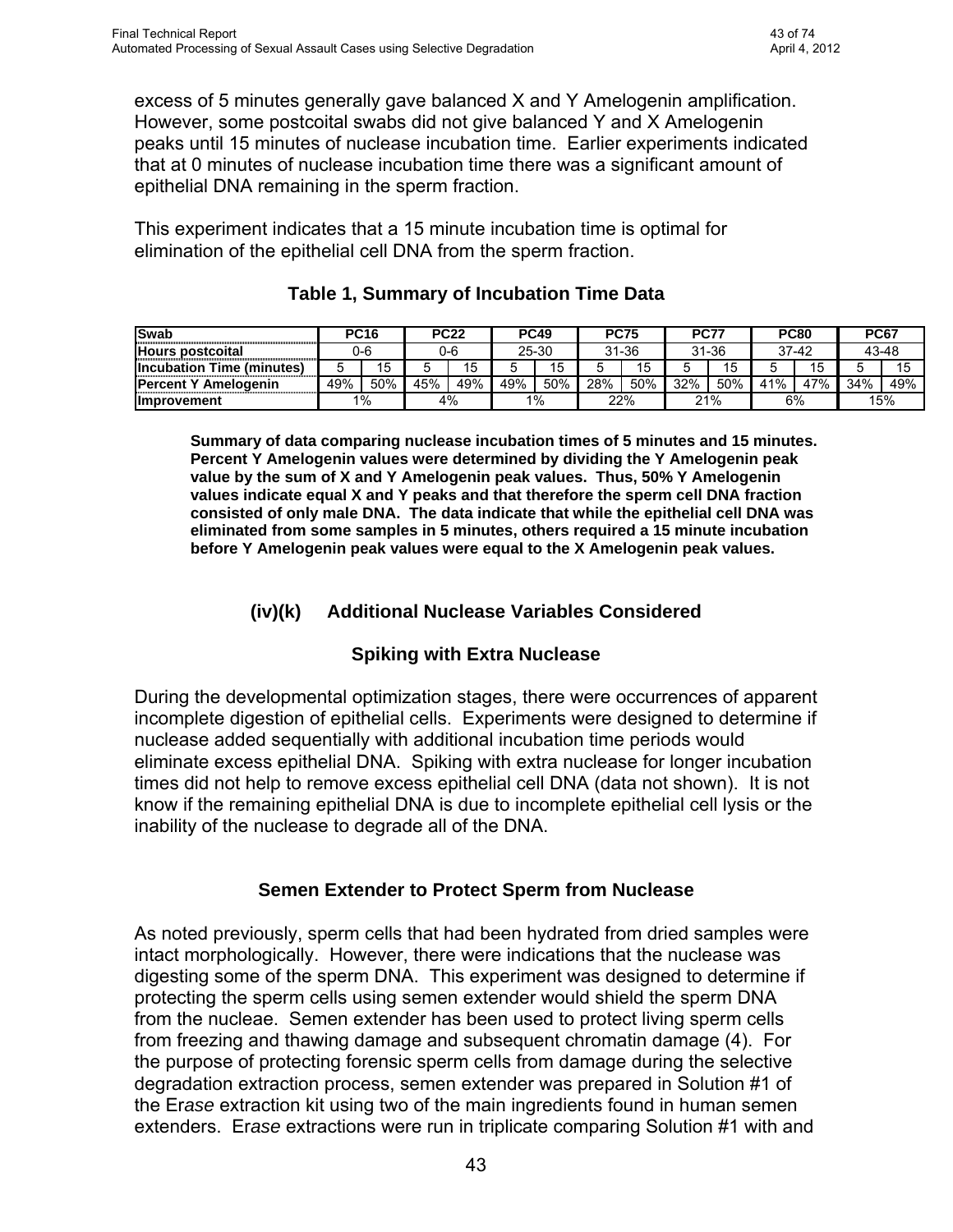excess of 5 minutes generally gave balanced X and Y Amelogenin amplification. However, some postcoital swabs did not give balanced Y and X Amelogenin peaks until 15 minutes of nuclease incubation time. Earlier experiments indicated that at 0 minutes of nuclease incubation time there was a significant amount of epithelial DNA remaining in the sperm fraction.

This experiment indicates that a 15 minute incubation time is optimal for elimination of the epithelial cell DNA from the sperm fraction.

| <b>Swab</b>                           |     | <b>PC16</b> | <b>PC22</b> |     |     | <b>PC49</b> | <b>PC75</b> |       | <b>PC77</b> |     | <b>PC80</b> |     | <b>PC67</b> |       |
|---------------------------------------|-----|-------------|-------------|-----|-----|-------------|-------------|-------|-------------|-----|-------------|-----|-------------|-------|
| <b>Hours postcoital</b>               |     | 0-6         |             | 0-6 |     | 25-30       |             | 31-36 | $31 - 36$   |     | $37 - 42$   |     |             | 43-48 |
| <b>Incubation Time (minutes)</b>      |     | 5           |             | 5   |     | 15          |             | 15    | ∽           | 15  |             | 15  |             | 15    |
| <b>Percent Y</b><br><b>Amelogenin</b> | 49% | 50%         | 45%         | 49% | 49% | 50%         | 28%         | 50%   | 32%         | 50% | 41%         | 47% | 34%         | 49%   |
| <b>Ilmprovement</b>                   |     | $1\%$       | 4%          |     |     | $1\%$       | 22%         |       | 21%         |     | 6%          |     |             | 15%   |

#### **Table 1, Summary of Incubation Time Data**

**Summary of data comparing nuclease incubation times of 5 minutes and 15 minutes. Percent Y Amelogenin values were determined by dividing the Y Amelogenin peak value by the sum of X and Y Amelogenin peak values. Thus, 50% Y Amelogenin values indicate equal X and Y peaks and that therefore the sperm cell DNA fraction consisted of only male DNA. The data indicate that while the epithelial cell DNA was eliminated from some samples in 5 minutes, others required a 15 minute incubation before Y Amelogenin peak values were equal to the X Amelogenin peak values.** 

# **(iv)(k) Additional Nuclease Variables Considered**

## **Spiking with Extra Nuclease**

During the developmental optimization stages, there were occurrences of apparent incomplete digestion of epithelial cells. Experiments were designed to determine if nuclease added sequentially with additional incubation time periods would eliminate excess epithelial DNA. Spiking with extra nuclease for longer incubation times did not help to remove excess epithelial cell DNA (data not shown). It is not know if the remaining epithelial DNA is due to incomplete epithelial cell lysis or the inability of the nuclease to degrade all of the DNA.

## **Semen Extender to Protect Sperm from Nuclease**

As noted previously, sperm cells that had been hydrated from dried samples were intact morphologically. However, there were indications that the nuclease was digesting some of the sperm DNA. This experiment was designed to determine if protecting the sperm cells using semen extender would shield the sperm DNA from the nucleae. Semen extender has been used to protect living sperm cells from freezing and thawing damage and subsequent chromatin damage (4). For the purpose of protecting forensic sperm cells from damage during the selective degradation extraction process, semen extender was prepared in Solution #1 of the Er*ase* extraction kit using two of the main ingredients found in human semen extenders. Er*ase* extractions were run in triplicate comparing Solution #1 with and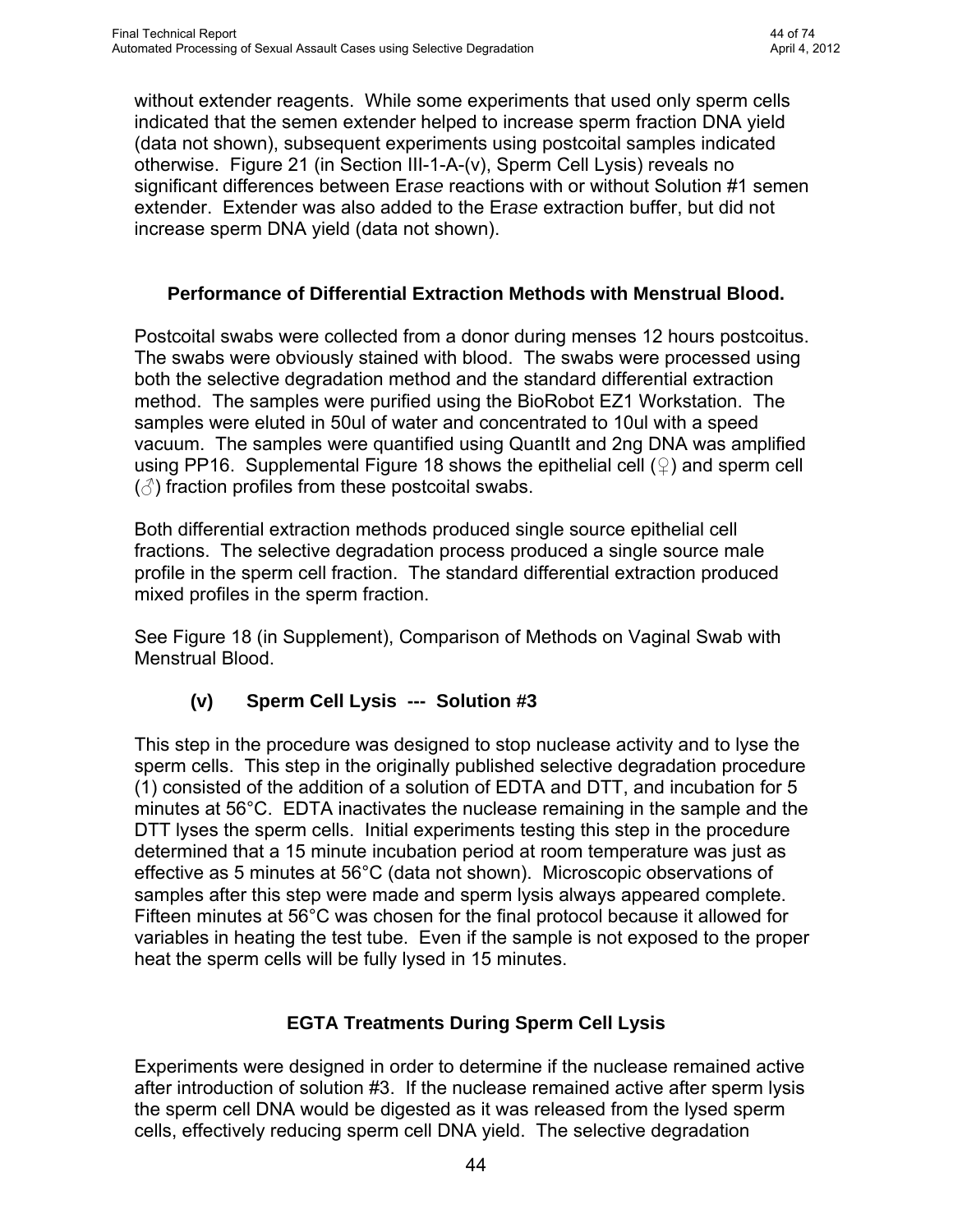without extender reagents. While some experiments that used only sperm cells indicated that the semen extender helped to increase sperm fraction DNA yield (data not shown), subsequent experiments using postcoital samples indicated otherwise. Figure 21 (in Section III-1-A-(v), Sperm Cell Lysis) reveals no significant differences between Er*ase* reactions with or without Solution #1 semen extender. Extender was also added to the Er*ase* extraction buffer, but did not increase sperm DNA yield (data not shown).

#### **Performance of Differential Extraction Methods with Menstrual Blood.**

Postcoital swabs were collected from a donor during menses 12 hours postcoitus. The swabs were obviously stained with blood. The swabs were processed using both the selective degradation method and the standard differential extraction method. The samples were purified using the BioRobot EZ1 Workstation. The samples were eluted in 50ul of water and concentrated to 10ul with a speed vacuum. The samples were quantified using QuantIt and 2ng DNA was amplified using PP16. Supplemental Figure 18 shows the epithelial cell  $($ 2) and sperm cell  $(\text{A})$  fraction profiles from these postcoital swabs.

Both differential extraction methods produced single source epithelial cell fractions. The selective degradation process produced a single source male profile in the sperm cell fraction. The standard differential extraction produced mixed profiles in the sperm fraction.

See Figure 18 (in Supplement), Comparison of Methods on Vaginal Swab with Menstrual Blood.

## **(v) Sperm Cell Lysis --- Solution #3**

This step in the procedure was designed to stop nuclease activity and to lyse the sperm cells. This step in the originally published selective degradation procedure (1) consisted of the addition of a solution of EDTA and DTT, and incubation for 5 minutes at 56°C. EDTA inactivates the nuclease remaining in the sample and the DTT lyses the sperm cells. Initial experiments testing this step in the procedure determined that a 15 minute incubation period at room temperature was just as effective as 5 minutes at 56°C (data not shown). Microscopic observations of samples after this step were made and sperm lysis always appeared complete. Fifteen minutes at 56°C was chosen for the final protocol because it allowed for variables in heating the test tube. Even if the sample is not exposed to the proper heat the sperm cells will be fully lysed in 15 minutes.

## **EGTA Treatments During Sperm Cell Lysis**

Experiments were designed in order to determine if the nuclease remained active after introduction of solution #3. If the nuclease remained active after sperm lysis the sperm cell DNA would be digested as it was released from the lysed sperm cells, effectively reducing sperm cell DNA yield. The selective degradation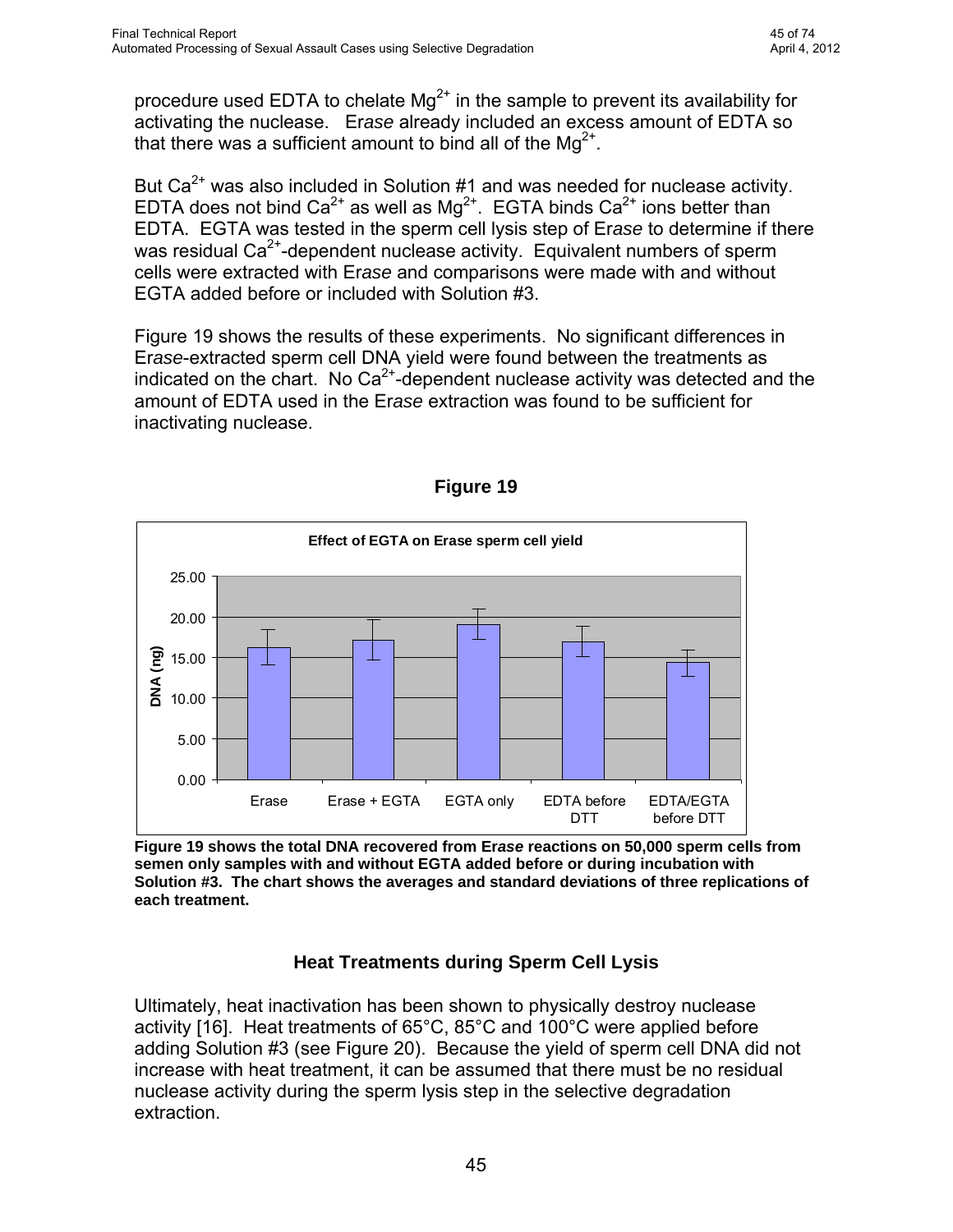procedure used EDTA to chelate  $Mg^{2+}$  in the sample to prevent its availability for activating the nuclease. Er*ase* already included an excess amount of EDTA so that there was a sufficient amount to bind all of the  $\text{Mg}^{2+}$ .

But  $Ca<sup>2+</sup>$  was also included in Solution #1 and was needed for nuclease activity. EDTA does not bind  $Ca^{2+}$  as well as  $Mg^{2+}$ . EGTA binds  $Ca^{2+}$  ions better than EDTA. EGTA was tested in the sperm cell lysis step of Er*ase* to determine if there was residual  $Ca<sup>2+</sup>$ -dependent nuclease activity. Equivalent numbers of sperm cells were extracted with Er*ase* and comparisons were made with and without EGTA added before or included with Solution #3.

Figure 19 shows the results of these experiments. No significant differences in Er*ase*-extracted sperm cell DNA yield were found between the treatments as indicated on the chart. No Ca2+-dependent nuclease activity was detected and the amount of EDTA used in the Er*ase* extraction was found to be sufficient for inactivating nuclease.



**Figure 19** 

**Figure 19 shows the total DNA recovered from Er***ase* **reactions on 50,000 sperm cells from semen only samples with and without EGTA added before or during incubation with Solution #3. The chart shows the averages and standard deviations of three replications of each treatment.** 

## **Heat Treatments during Sperm Cell Lysis**

Ultimately, heat inactivation has been shown to physically destroy nuclease activity [16]. Heat treatments of 65°C, 85°C and 100°C were applied before adding Solution #3 (see Figure 20). Because the yield of sperm cell DNA did not increase with heat treatment, it can be assumed that there must be no residual nuclease activity during the sperm lysis step in the selective degradation extraction.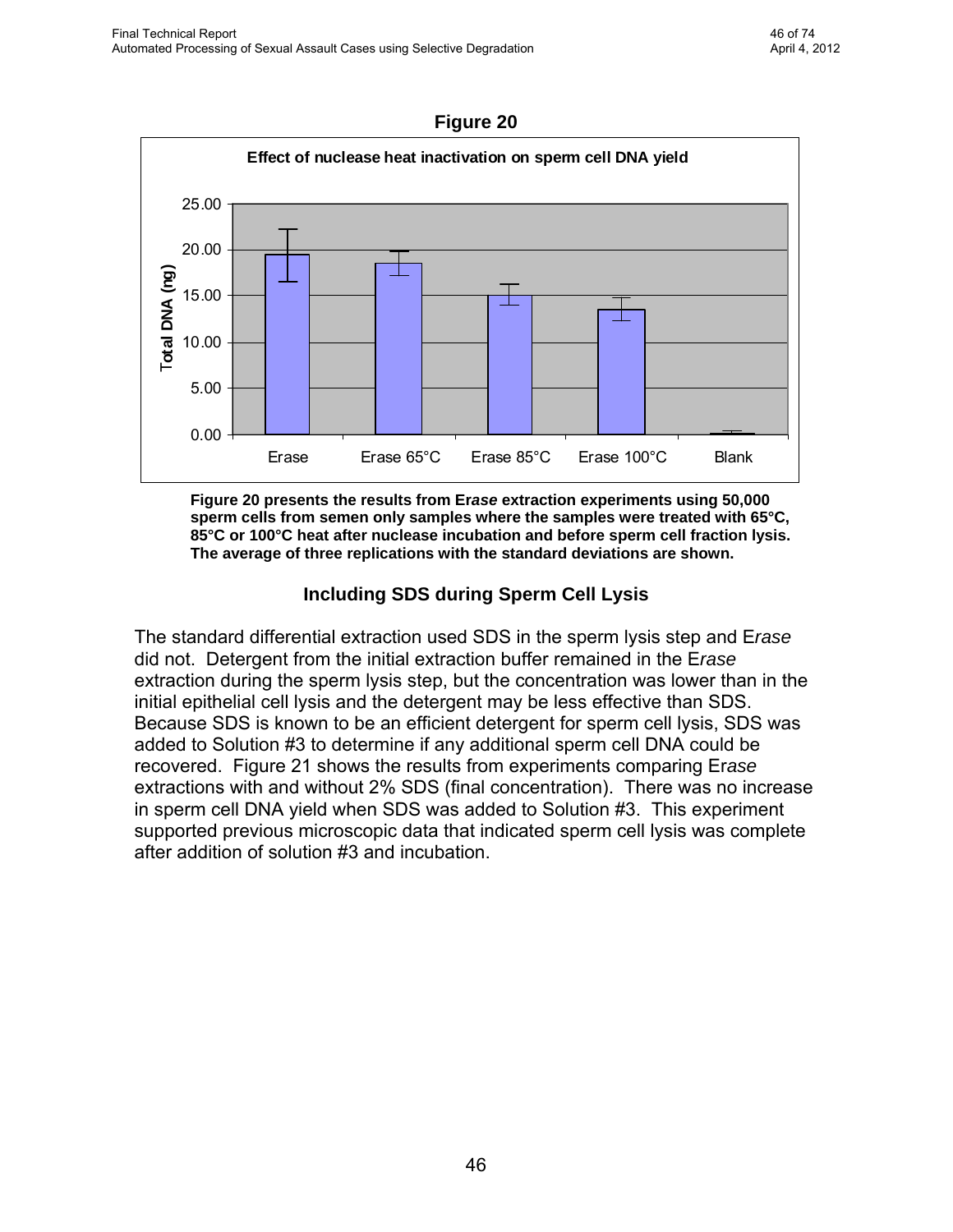

**Figure 20 presents the results from Er***ase* **extraction experiments using 50,000 sperm cells from semen only samples where the samples were treated with 65°C, 85°C or 100°C heat after nuclease incubation and before sperm cell fraction lysis. The average of three replications with the standard deviations are shown.** 

#### **Including SDS during Sperm Cell Lysis**

The standard differential extraction used SDS in the sperm lysis step and E*rase* did not. Detergent from the initial extraction buffer remained in the E*rase* extraction during the sperm lysis step, but the concentration was lower than in the initial epithelial cell lysis and the detergent may be less effective than SDS. Because SDS is known to be an efficient detergent for sperm cell lysis, SDS was added to Solution #3 to determine if any additional sperm cell DNA could be recovered. Figure 21 shows the results from experiments comparing Er*ase* extractions with and without 2% SDS (final concentration). There was no increase in sperm cell DNA yield when SDS was added to Solution #3. This experiment supported previous microscopic data that indicated sperm cell lysis was complete after addition of solution #3 and incubation.

This document is a research report submitted to the U.S. Department of Justice. This report has not been published by the Department. Opinions or points of view expressed are those of the author(s) and do not necessarily reflect the official position or policies of the U.S. Department of Justice.

46

#### **Figure 20**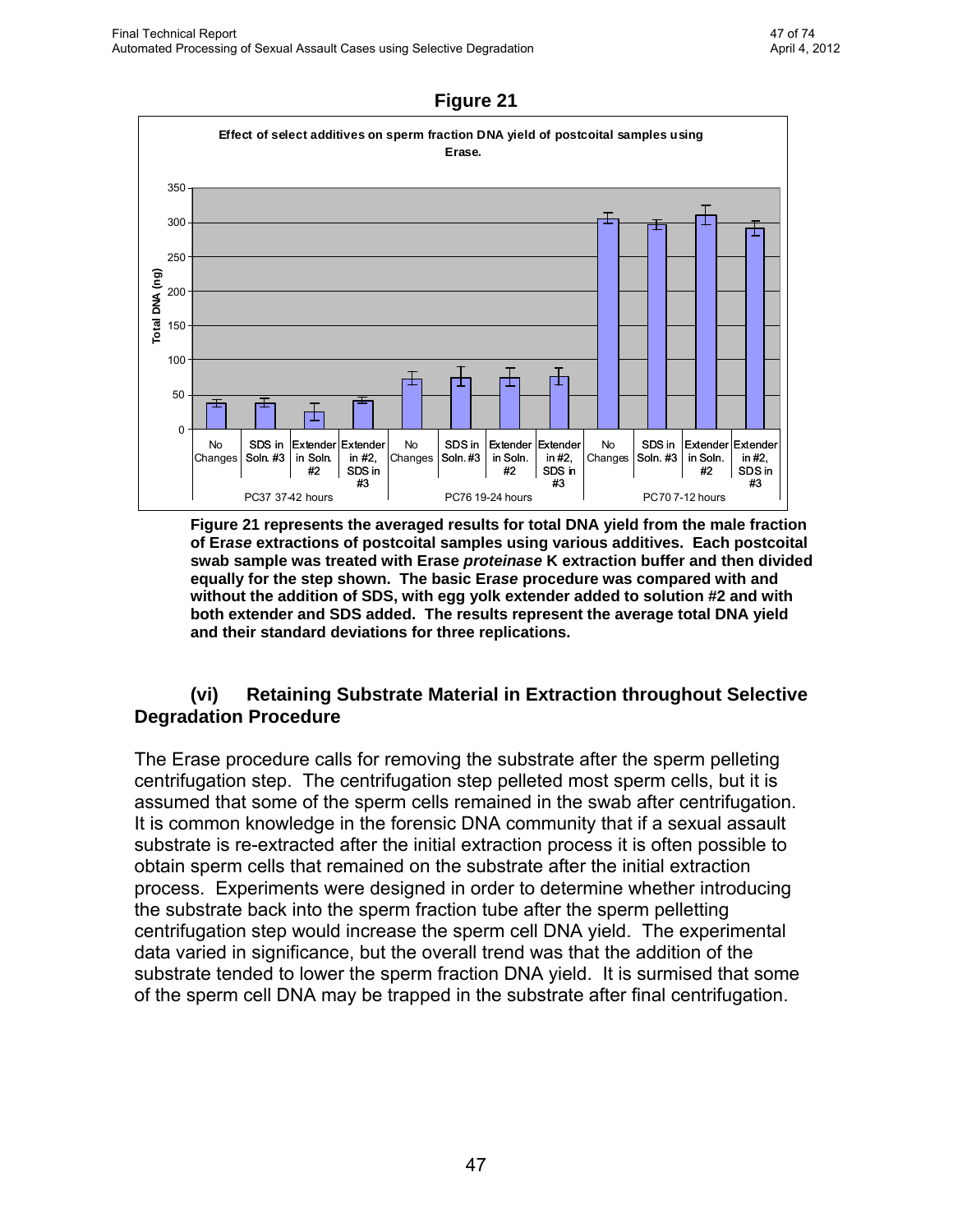

**Figure 21 represents the averaged results for total DNA yield from the male fraction of Er***ase* **extractions of postcoital samples using various additives. Each postcoital swab sample was treated with Erase** *proteinase* **K extraction buffer and then divided equally for the step shown. The basic Er***ase* **procedure was compared with and without the addition of SDS, with egg yolk extender added to solution #2 and with both extender and SDS added. The results represent the average total DNA yield and their standard deviations for three replications.** 

#### **(vi) Retaining Substrate Material in Extraction throughout Selective Degradation Procedure**

The Erase procedure calls for removing the substrate after the sperm pelleting centrifugation step. The centrifugation step pelleted most sperm cells, but it is assumed that some of the sperm cells remained in the swab after centrifugation. It is common knowledge in the forensic DNA community that if a sexual assault substrate is re-extracted after the initial extraction process it is often possible to obtain sperm cells that remained on the substrate after the initial extraction process. Experiments were designed in order to determine whether introducing the substrate back into the sperm fraction tube after the sperm pelletting centrifugation step would increase the sperm cell DNA yield. The experimental data varied in significance, but the overall trend was that the addition of the substrate tended to lower the sperm fraction DNA yield. It is surmised that some of the sperm cell DNA may be trapped in the substrate after final centrifugation.

**Figure 21**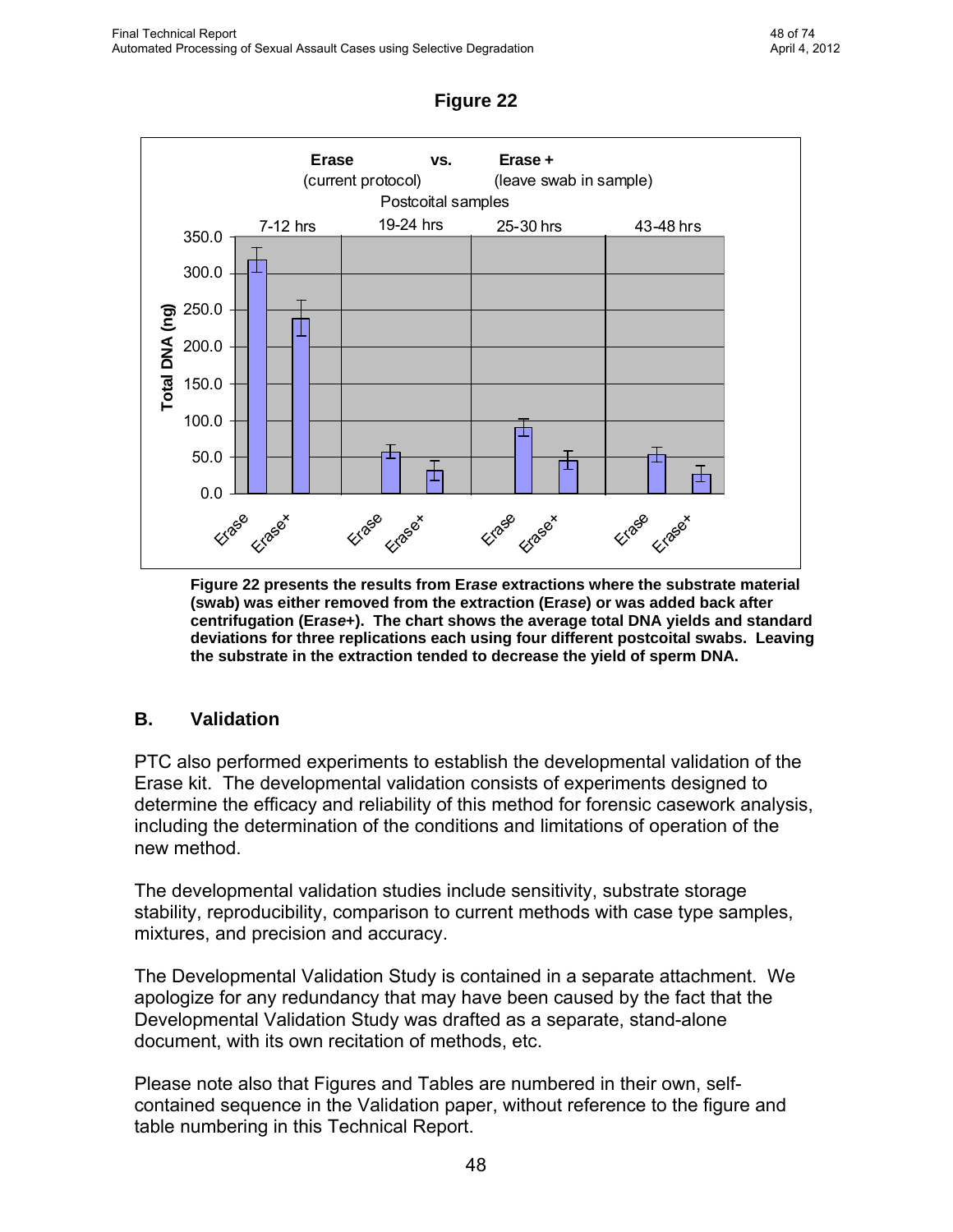

**Figure 22 presents the results from Er***ase* **extractions where the substrate material (swab) was either removed from the extraction (Er***ase***) or was added back after centrifugation (Er***ase***+). The chart shows the average total DNA yields and standard deviations for three replications each using four different postcoital swabs. Leaving the substrate in the extraction tended to decrease the yield of sperm DNA.** 

#### **B. Validation**

PTC also performed experiments to establish the developmental validation of the Erase kit. The developmental validation consists of experiments designed to determine the efficacy and reliability of this method for forensic casework analysis, including the determination of the conditions and limitations of operation of the new method.

The developmental validation studies include sensitivity, substrate storage stability, reproducibility, comparison to current methods with case type samples, mixtures, and precision and accuracy.

The Developmental Validation Study is contained in a separate attachment. We apologize for any redundancy that may have been caused by the fact that the Developmental Validation Study was drafted as a separate, stand-alone document, with its own recitation of methods, etc.

Please note also that Figures and Tables are numbered in their own, selfcontained sequence in the Validation paper, without reference to the figure and table numbering in this Technical Report.

**Figure 22**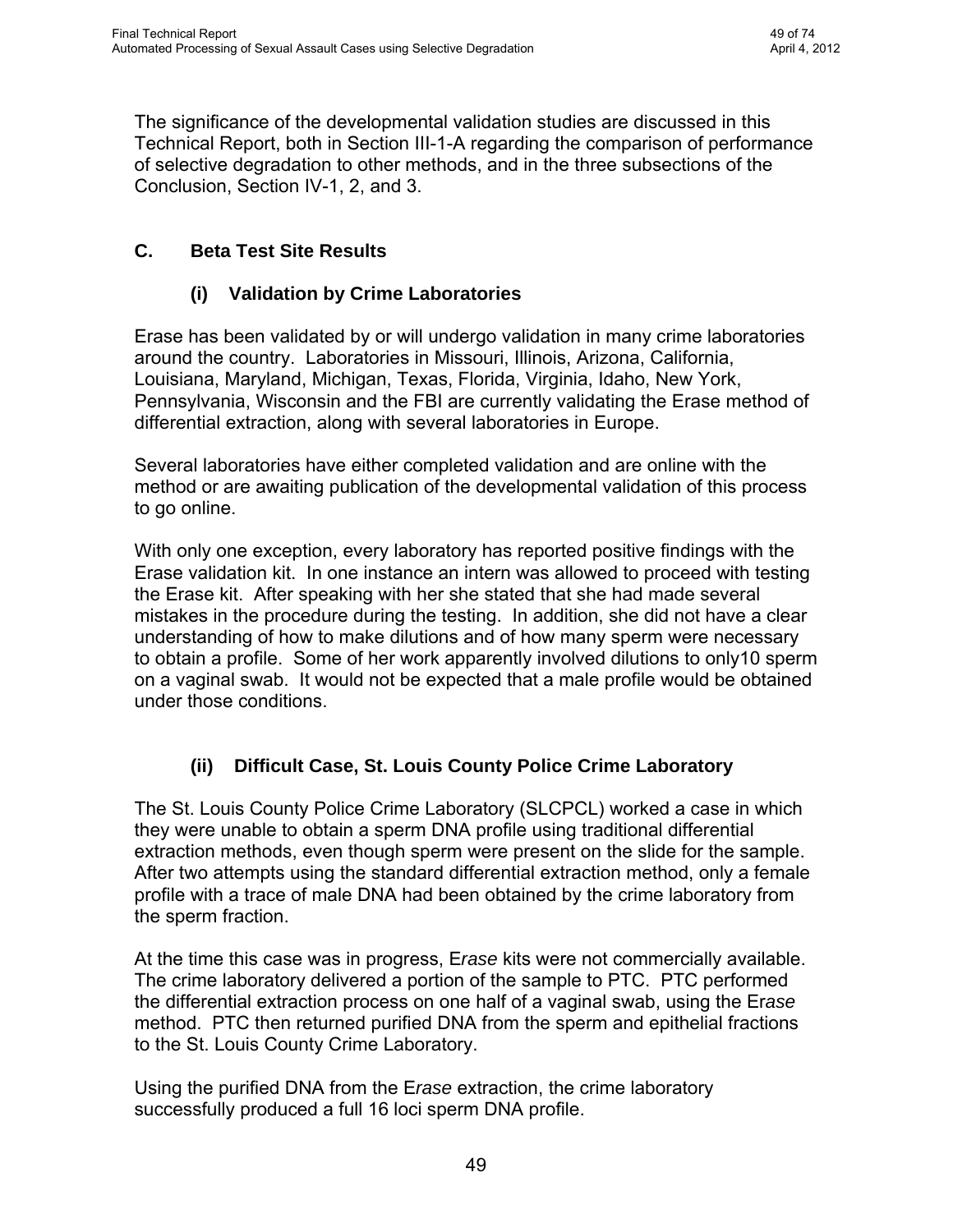The significance of the developmental validation studies are discussed in this Technical Report, both in Section III-1-A regarding the comparison of performance of selective degradation to other methods, and in the three subsections of the Conclusion, Section IV-1, 2, and 3.

# **C. Beta Test Site Results**

# **(i) Validation by Crime Laboratories**

Erase has been validated by or will undergo validation in many crime laboratories around the country. Laboratories in Missouri, Illinois, Arizona, California, Louisiana, Maryland, Michigan, Texas, Florida, Virginia, Idaho, New York, Pennsylvania, Wisconsin and the FBI are currently validating the Erase method of differential extraction, along with several laboratories in Europe.

Several laboratories have either completed validation and are online with the method or are awaiting publication of the developmental validation of this process to go online.

With only one exception, every laboratory has reported positive findings with the Erase validation kit. In one instance an intern was allowed to proceed with testing the Erase kit. After speaking with her she stated that she had made several mistakes in the procedure during the testing. In addition, she did not have a clear understanding of how to make dilutions and of how many sperm were necessary to obtain a profile. Some of her work apparently involved dilutions to only10 sperm on a vaginal swab. It would not be expected that a male profile would be obtained under those conditions.

## **(ii) Difficult Case, St. Louis County Police Crime Laboratory**

The St. Louis County Police Crime Laboratory (SLCPCL) worked a case in which they were unable to obtain a sperm DNA profile using traditional differential extraction methods, even though sperm were present on the slide for the sample. After two attempts using the standard differential extraction method, only a female profile with a trace of male DNA had been obtained by the crime laboratory from the sperm fraction.

At the time this case was in progress, E*rase* kits were not commercially available. The crime laboratory delivered a portion of the sample to PTC. PTC performed the differential extraction process on one half of a vaginal swab, using the Er*ase* method. PTC then returned purified DNA from the sperm and epithelial fractions to the St. Louis County Crime Laboratory.

Using the purified DNA from the E*rase* extraction, the crime laboratory successfully produced a full 16 loci sperm DNA profile.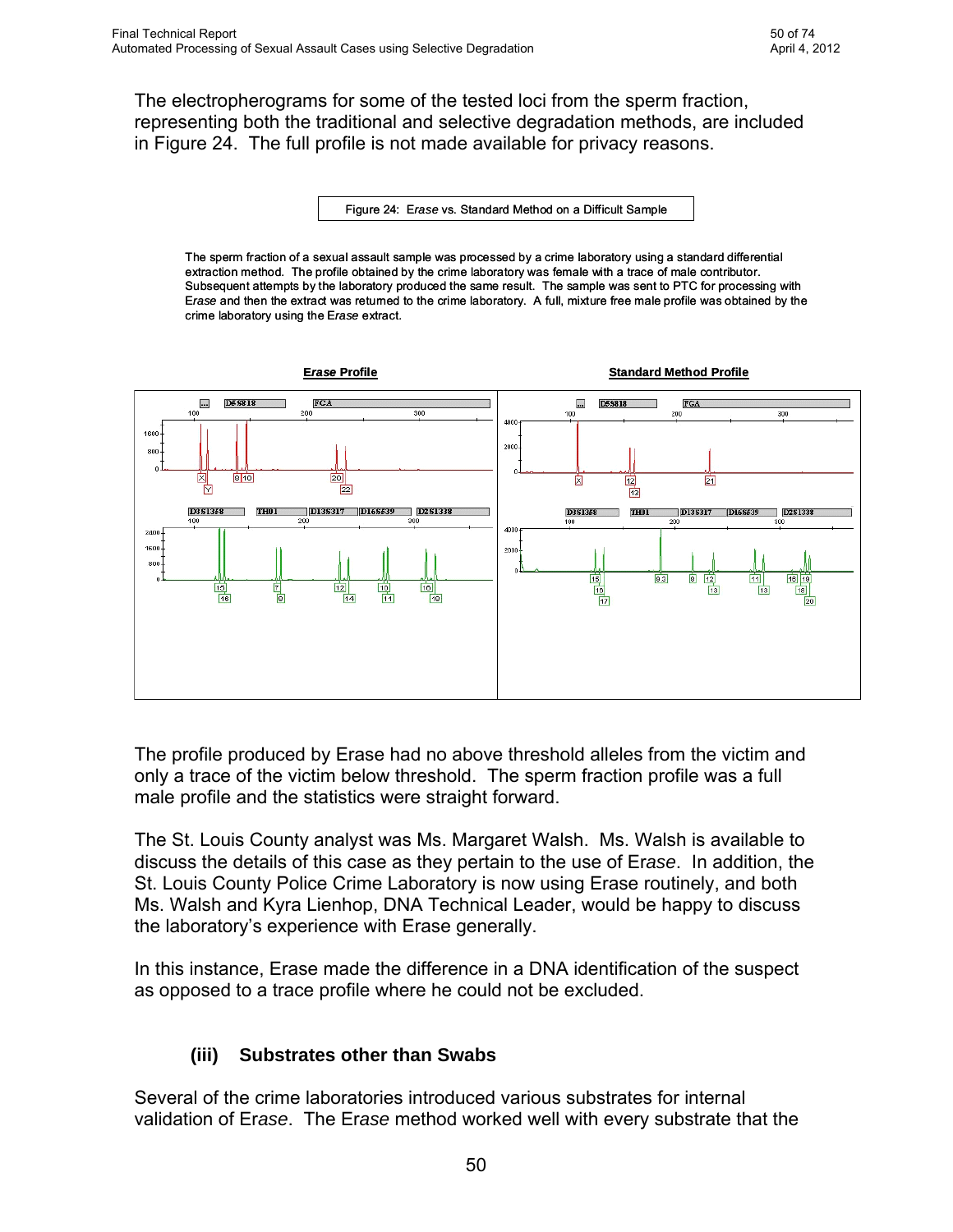The electropherograms for some of the tested loci from the sperm fraction, representing both the traditional and selective degradation methods, are included in Figure 24. The full profile is not made available for privacy reasons.

Figure 24: E*rase* vs. Standard Method on a Difficult Sample

The sperm fraction of a sexual assault sample was processed by a crime laboratory using a standard differential extraction method. The profile obtained by the crime laboratory was female with a trace of male contributor. Subsequent attempts by the laboratory produced the same result. The sample was sent to PTC for processing with E*rase* and then the extract was returned to the crime laboratory. A full, mixture free male profile was obtained by the crime laboratory using the E*rase* extract.



The profile produced by Erase had no above threshold alleles from the victim and only a trace of the victim below threshold. The sperm fraction profile was a full male profile and the statistics were straight forward.

The St. Louis County analyst was Ms. Margaret Walsh. Ms. Walsh is available to discuss the details of this case as they pertain to the use of Er*ase*. In addition, the St. Louis County Police Crime Laboratory is now using Erase routinely, and both Ms. Walsh and Kyra Lienhop, DNA Technical Leader, would be happy to discuss the laboratory's experience with Erase generally.

In this instance, Erase made the difference in a DNA identification of the suspect as opposed to a trace profile where he could not be excluded.

## **(iii) Substrates other than Swabs**

Several of the crime laboratories introduced various substrates for internal validation of Er*ase*. The Er*ase* method worked well with every substrate that the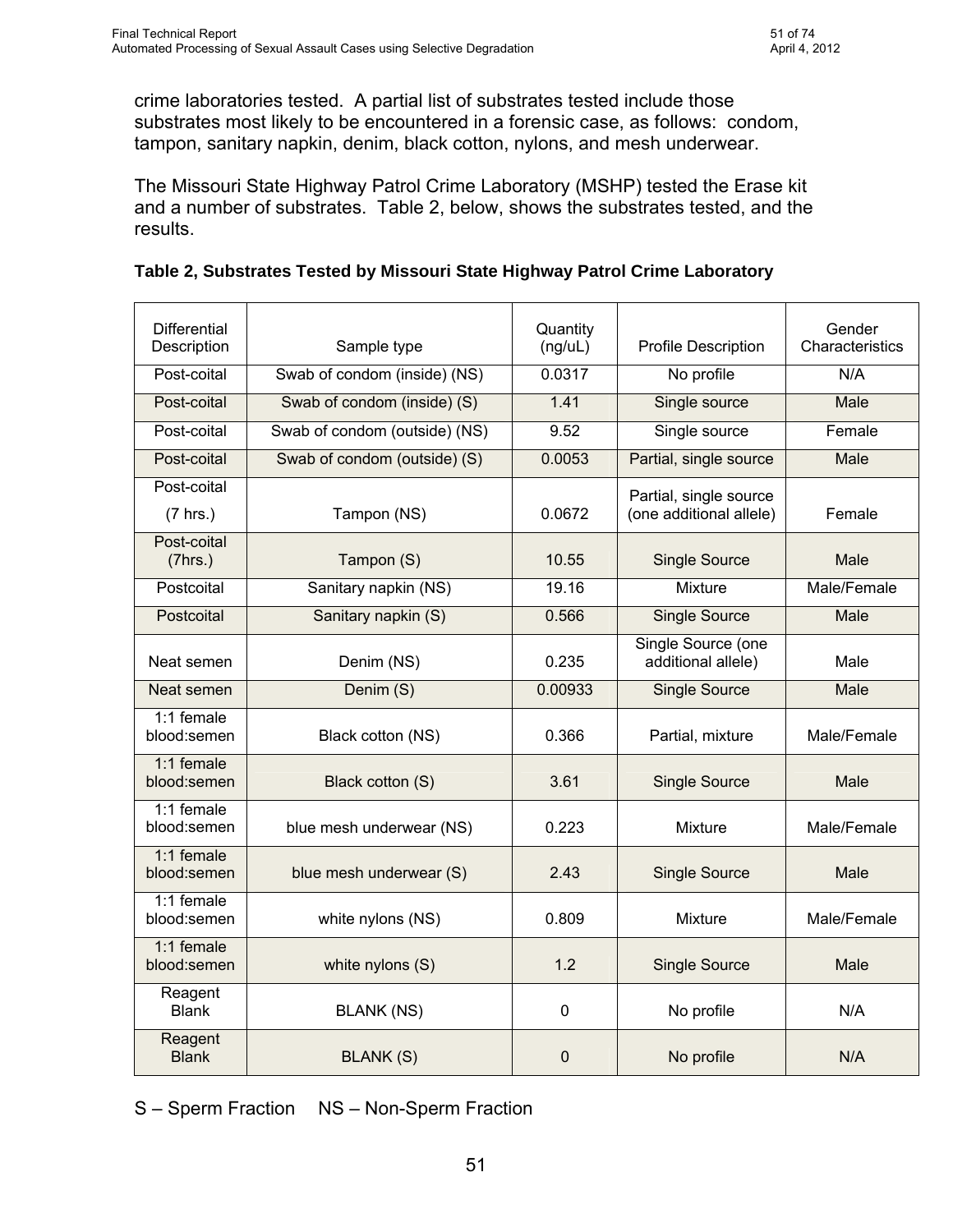crime laboratories tested. A partial list of substrates tested include those substrates most likely to be encountered in a forensic case, as follows: condom, tampon, sanitary napkin, denim, black cotton, nylons, and mesh underwear.

The Missouri State Highway Patrol Crime Laboratory (MSHP) tested the Erase kit and a number of substrates. Table 2, below, shows the substrates tested, and the results.

| <b>Differential</b><br>Description   | Sample type                   | Quantity<br>(ng/uL) | <b>Profile Description</b>                        | Gender<br>Characteristics |  |
|--------------------------------------|-------------------------------|---------------------|---------------------------------------------------|---------------------------|--|
| Post-coital                          | Swab of condom (inside) (NS)  | 0.0317              | No profile                                        | N/A                       |  |
| Post-coital                          | Swab of condom (inside) (S)   | 1.41                | Single source                                     | Male                      |  |
| Post-coital                          | Swab of condom (outside) (NS) | 9.52                | Single source                                     | Female                    |  |
| Post-coital                          | Swab of condom (outside) (S)  | 0.0053              | Partial, single source                            | Male                      |  |
| Post-coital<br>(7 hrs.)              | Tampon (NS)                   | 0.0672              | Partial, single source<br>(one additional allele) | Female                    |  |
| Post-coital<br>(7hrs.)               | Tampon (S)                    | 10.55               | <b>Single Source</b>                              | Male                      |  |
| Postcoital                           | Sanitary napkin (NS)          | 19.16               | Mixture                                           | Male/Female               |  |
| Postcoital                           | Sanitary napkin (S)           | 0.566               | <b>Single Source</b>                              | <b>Male</b>               |  |
| Neat semen                           | Denim (NS)                    | 0.235               | Single Source (one<br>additional allele)          | Male                      |  |
| Neat semen                           | Denim (S)                     | 0.00933             | <b>Single Source</b>                              | Male                      |  |
| 1:1 female<br>blood:semen            | Black cotton (NS)             | 0.366               | Partial, mixture                                  | Male/Female               |  |
| 1:1 female<br>blood:semen            | Black cotton (S)              | 3.61                | <b>Single Source</b>                              | Male                      |  |
| 1:1 female<br>blood:semen            | blue mesh underwear (NS)      | 0.223               | Mixture                                           | Male/Female               |  |
| 1:1 female<br>blood:semen            | blue mesh underwear (S)       | 2.43                | <b>Single Source</b>                              | Male                      |  |
| 1:1 female<br>blood:semen            | white nylons (NS)             | 0.809               | Mixture                                           | Male/Female               |  |
| 1:1 female<br>blood:semen            | white nylons (S)              | 1.2                 | <b>Single Source</b>                              | Male                      |  |
| Reagent<br><b>Blank</b>              | <b>BLANK (NS)</b>             |                     | No profile                                        | N/A                       |  |
| Reagent<br><b>Blank</b><br>BLANK (S) |                               | 0                   | No profile                                        | N/A                       |  |

| Table 2, Substrates Tested by Missouri State Highway Patrol Crime Laboratory |  |  |
|------------------------------------------------------------------------------|--|--|
|------------------------------------------------------------------------------|--|--|

S – Sperm Fraction NS – Non-Sperm Fraction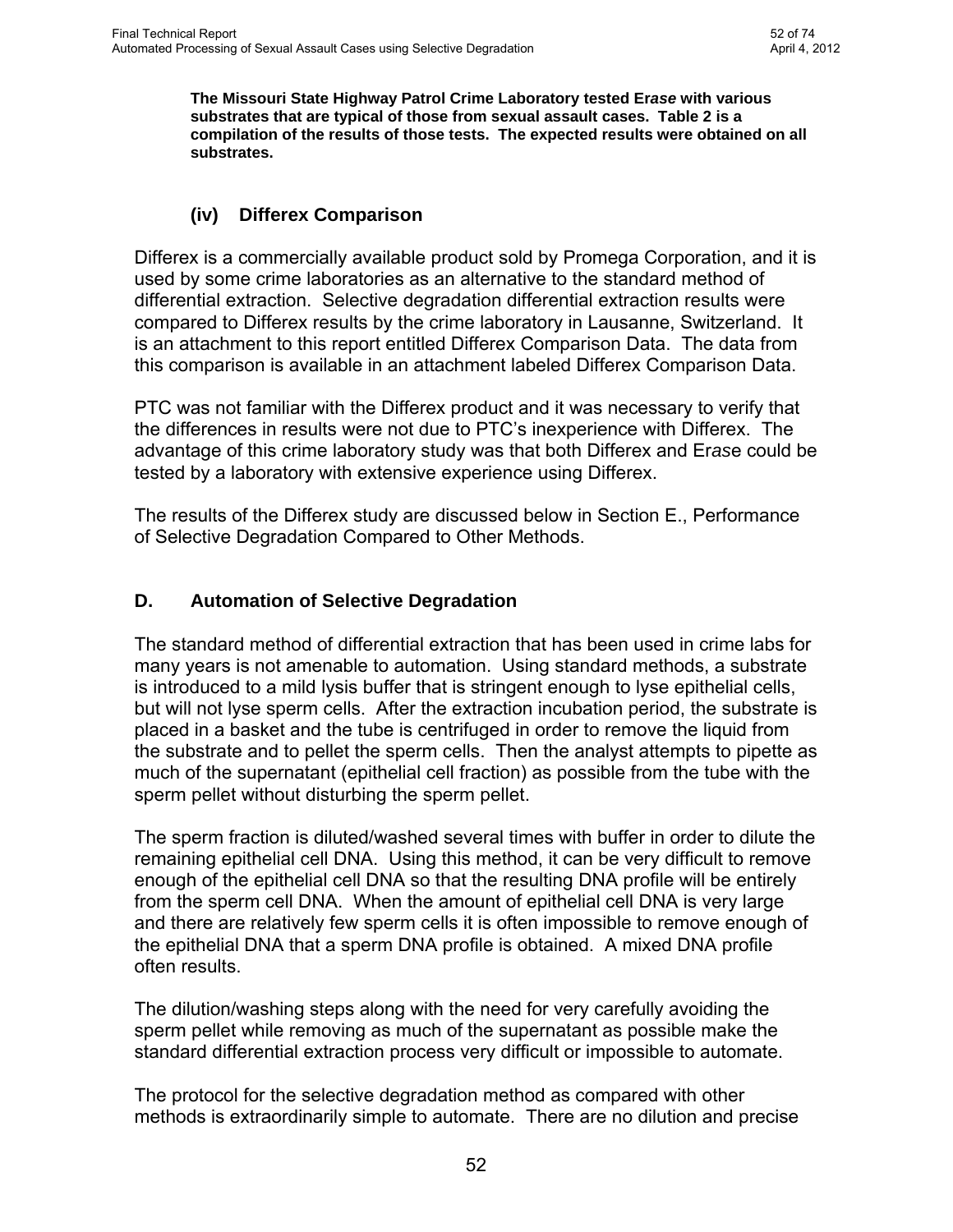**The Missouri State Highway Patrol Crime Laboratory tested Er***ase* **with various substrates that are typical of those from sexual assault cases. Table 2 is a compilation of the results of those tests. The expected results were obtained on all substrates.** 

#### **(iv) Differex Comparison**

Differex is a commercially available product sold by Promega Corporation, and it is used by some crime laboratories as an alternative to the standard method of differential extraction. Selective degradation differential extraction results were compared to Differex results by the crime laboratory in Lausanne, Switzerland. It is an attachment to this report entitled Differex Comparison Data. The data from this comparison is available in an attachment labeled Differex Comparison Data.

PTC was not familiar with the Differex product and it was necessary to verify that the differences in results were not due to PTC's inexperience with Differex. The advantage of this crime laboratory study was that both Differex and Er*as*e could be tested by a laboratory with extensive experience using Differex.

The results of the Differex study are discussed below in Section E., Performance of Selective Degradation Compared to Other Methods.

#### **D. Automation of Selective Degradation**

The standard method of differential extraction that has been used in crime labs for many years is not amenable to automation. Using standard methods, a substrate is introduced to a mild lysis buffer that is stringent enough to lyse epithelial cells, but will not lyse sperm cells. After the extraction incubation period, the substrate is placed in a basket and the tube is centrifuged in order to remove the liquid from the substrate and to pellet the sperm cells. Then the analyst attempts to pipette as much of the supernatant (epithelial cell fraction) as possible from the tube with the sperm pellet without disturbing the sperm pellet.

The sperm fraction is diluted/washed several times with buffer in order to dilute the remaining epithelial cell DNA. Using this method, it can be very difficult to remove enough of the epithelial cell DNA so that the resulting DNA profile will be entirely from the sperm cell DNA. When the amount of epithelial cell DNA is very large and there are relatively few sperm cells it is often impossible to remove enough of the epithelial DNA that a sperm DNA profile is obtained. A mixed DNA profile often results.

The dilution/washing steps along with the need for very carefully avoiding the sperm pellet while removing as much of the supernatant as possible make the standard differential extraction process very difficult or impossible to automate.

The protocol for the selective degradation method as compared with other methods is extraordinarily simple to automate. There are no dilution and precise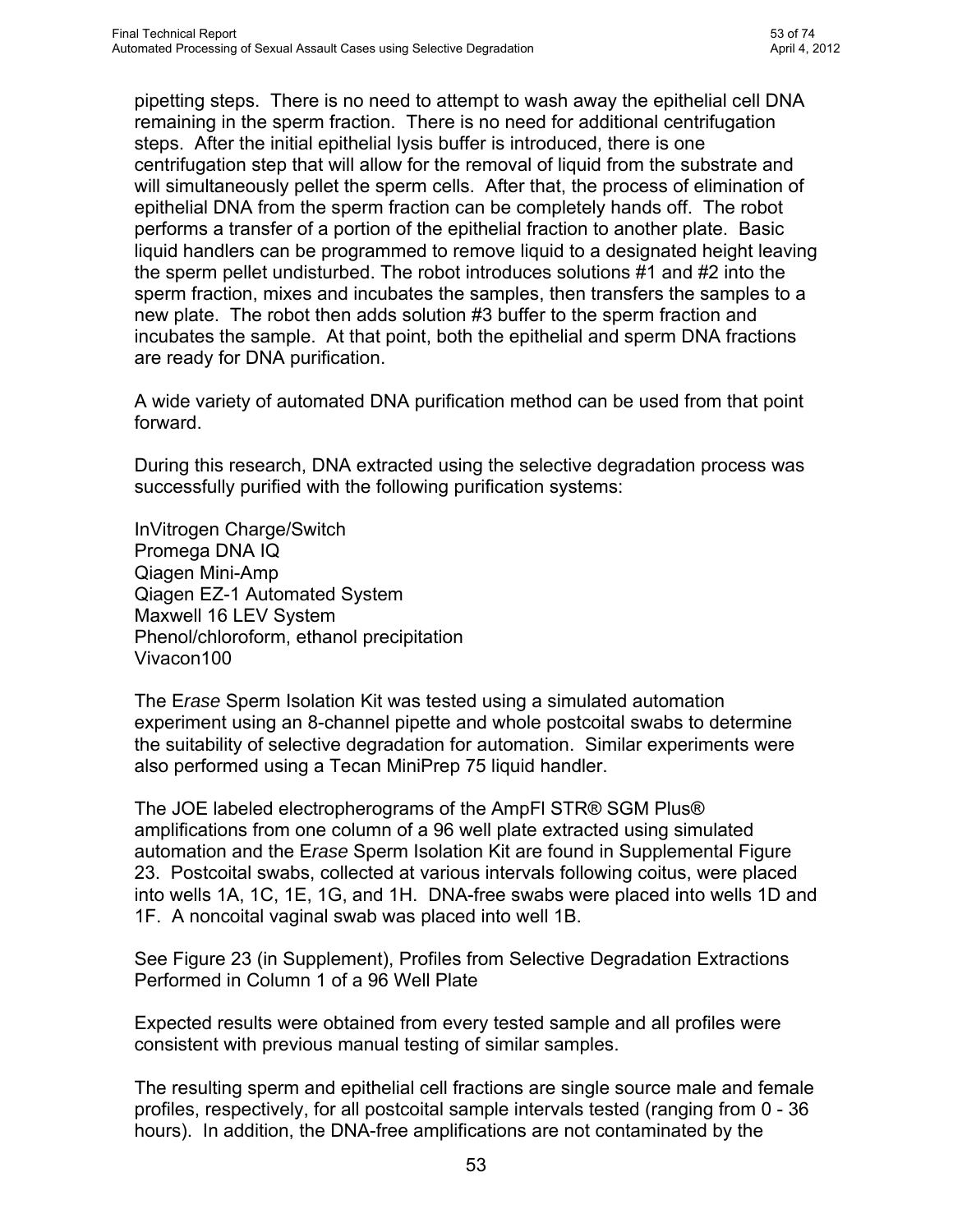pipetting steps. There is no need to attempt to wash away the epithelial cell DNA remaining in the sperm fraction. There is no need for additional centrifugation steps. After the initial epithelial lysis buffer is introduced, there is one centrifugation step that will allow for the removal of liquid from the substrate and will simultaneously pellet the sperm cells. After that, the process of elimination of epithelial DNA from the sperm fraction can be completely hands off. The robot performs a transfer of a portion of the epithelial fraction to another plate. Basic liquid handlers can be programmed to remove liquid to a designated height leaving the sperm pellet undisturbed. The robot introduces solutions #1 and #2 into the sperm fraction, mixes and incubates the samples, then transfers the samples to a new plate. The robot then adds solution #3 buffer to the sperm fraction and incubates the sample. At that point, both the epithelial and sperm DNA fractions are ready for DNA purification.

A wide variety of automated DNA purification method can be used from that point forward.

During this research, DNA extracted using the selective degradation process was successfully purified with the following purification systems:

InVitrogen Charge/Switch Promega DNA IQ Qiagen Mini-Amp Qiagen EZ-1 Automated System Maxwell 16 LEV System Phenol/chloroform, ethanol precipitation Vivacon100

The E*rase* Sperm Isolation Kit was tested using a simulated automation experiment using an 8-channel pipette and whole postcoital swabs to determine the suitability of selective degradation for automation. Similar experiments were also performed using a Tecan MiniPrep 75 liquid handler.

The JOE labeled electropherograms of the AmpFl STR® SGM Plus® amplifications from one column of a 96 well plate extracted using simulated automation and the E*rase* Sperm Isolation Kit are found in Supplemental Figure 23. Postcoital swabs, collected at various intervals following coitus, were placed into wells 1A, 1C, 1E, 1G, and 1H. DNA-free swabs were placed into wells 1D and 1F. A noncoital vaginal swab was placed into well 1B.

See Figure 23 (in Supplement), Profiles from Selective Degradation Extractions Performed in Column 1 of a 96 Well Plate

Expected results were obtained from every tested sample and all profiles were consistent with previous manual testing of similar samples.

The resulting sperm and epithelial cell fractions are single source male and female profiles, respectively, for all postcoital sample intervals tested (ranging from 0 - 36 hours). In addition, the DNA-free amplifications are not contaminated by the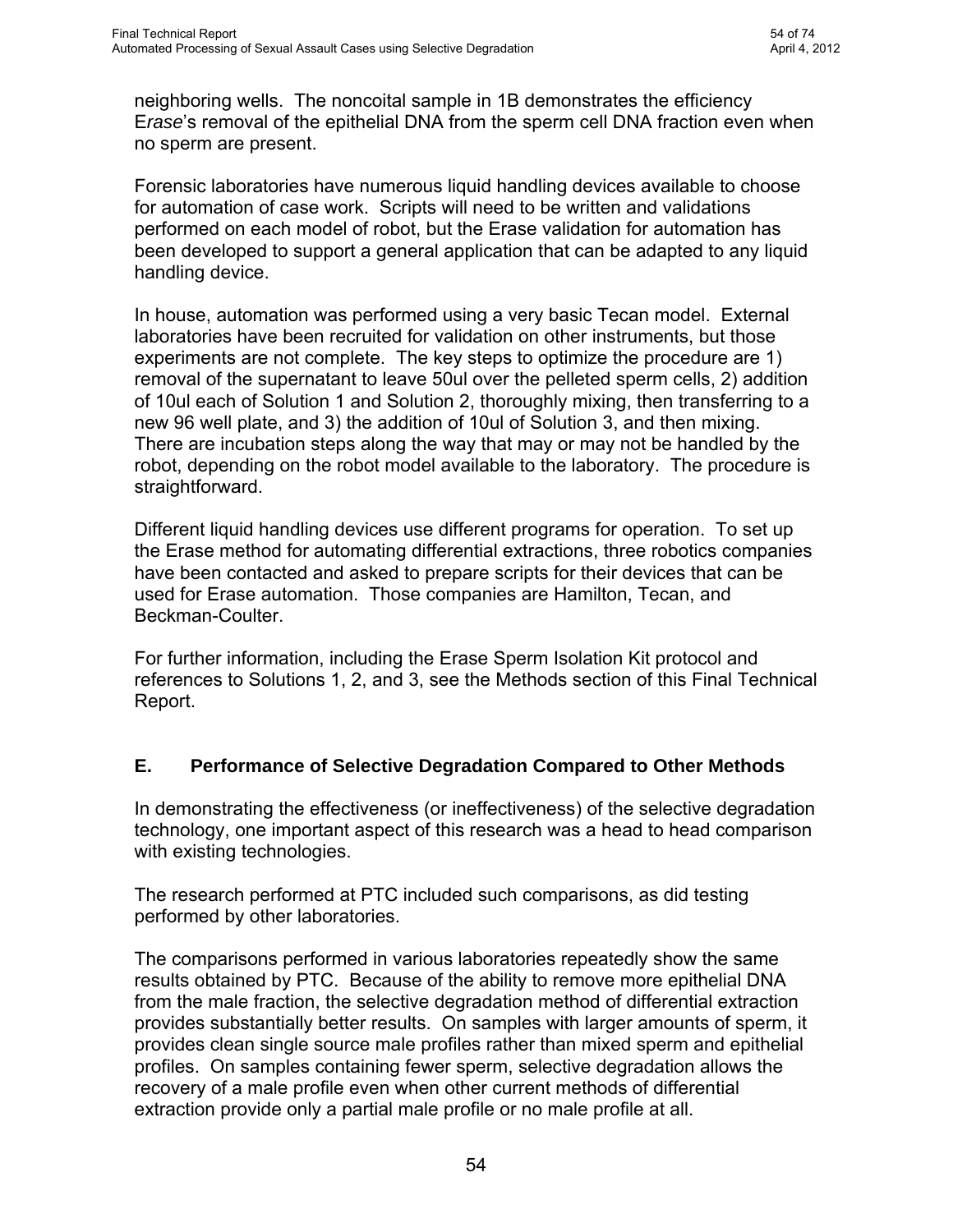neighboring wells. The noncoital sample in 1B demonstrates the efficiency E*rase*'s removal of the epithelial DNA from the sperm cell DNA fraction even when no sperm are present.

Forensic laboratories have numerous liquid handling devices available to choose for automation of case work. Scripts will need to be written and validations performed on each model of robot, but the Erase validation for automation has been developed to support a general application that can be adapted to any liquid handling device.

In house, automation was performed using a very basic Tecan model. External laboratories have been recruited for validation on other instruments, but those experiments are not complete. The key steps to optimize the procedure are 1) removal of the supernatant to leave 50ul over the pelleted sperm cells, 2) addition of 10ul each of Solution 1 and Solution 2, thoroughly mixing, then transferring to a new 96 well plate, and 3) the addition of 10ul of Solution 3, and then mixing. There are incubation steps along the way that may or may not be handled by the robot, depending on the robot model available to the laboratory. The procedure is straightforward.

Different liquid handling devices use different programs for operation. To set up the Erase method for automating differential extractions, three robotics companies have been contacted and asked to prepare scripts for their devices that can be used for Erase automation. Those companies are Hamilton, Tecan, and Beckman-Coulter.

For further information, including the Erase Sperm Isolation Kit protocol and references to Solutions 1, 2, and 3, see the Methods section of this Final Technical Report.

## **E. Performance of Selective Degradation Compared to Other Methods**

In demonstrating the effectiveness (or ineffectiveness) of the selective degradation technology, one important aspect of this research was a head to head comparison with existing technologies.

The research performed at PTC included such comparisons, as did testing performed by other laboratories.

The comparisons performed in various laboratories repeatedly show the same results obtained by PTC. Because of the ability to remove more epithelial DNA from the male fraction, the selective degradation method of differential extraction provides substantially better results. On samples with larger amounts of sperm, it provides clean single source male profiles rather than mixed sperm and epithelial profiles. On samples containing fewer sperm, selective degradation allows the recovery of a male profile even when other current methods of differential extraction provide only a partial male profile or no male profile at all.

This document is a research report submitted to the U.S. Department of Justice. This report has not been published by the Department. Opinions or points of view expressed are those of the author(s) and do not necessarily reflect the official position or policies of the U.S. Department of Justice.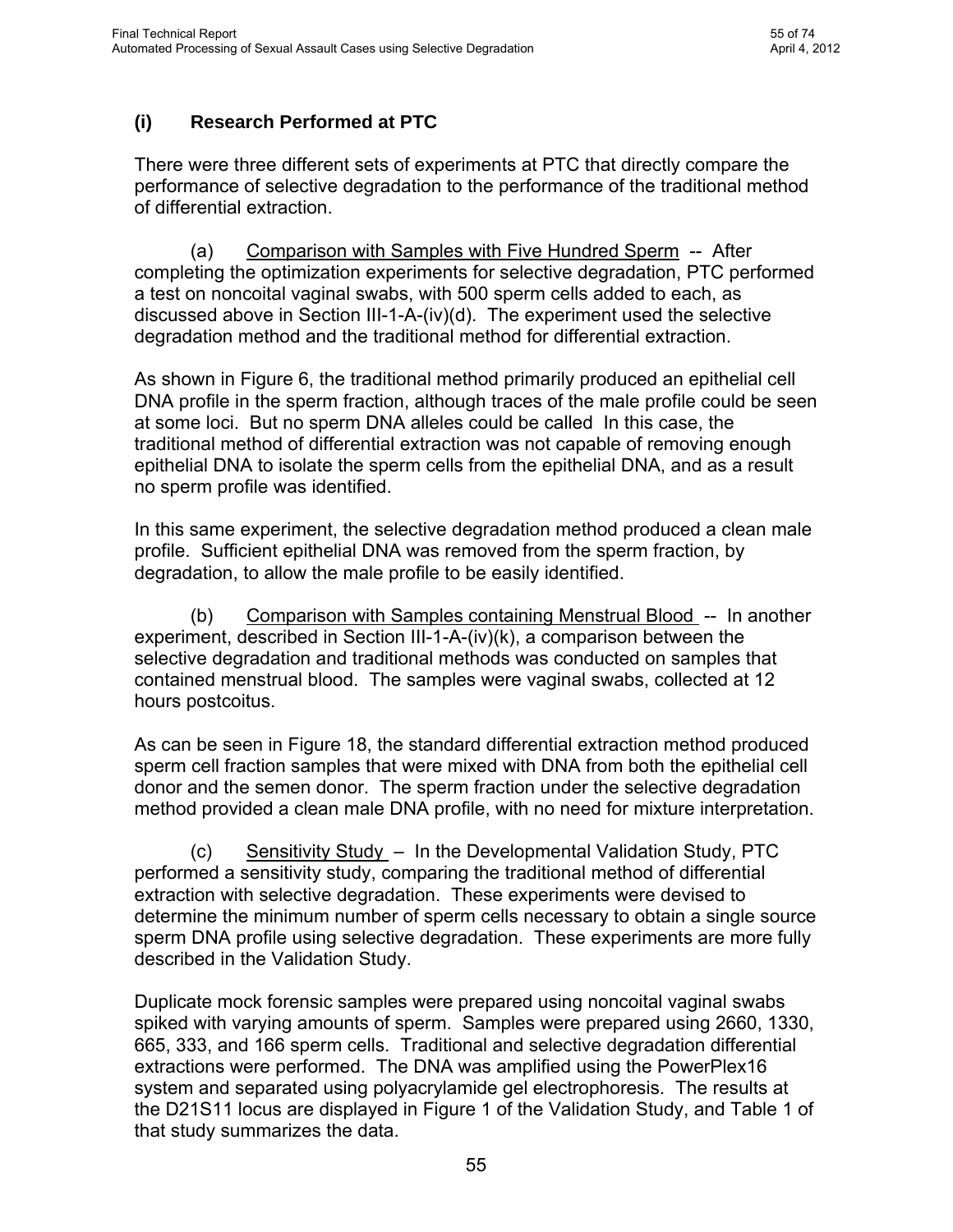# **(i) Research Performed at PTC**

There were three different sets of experiments at PTC that directly compare the performance of selective degradation to the performance of the traditional method of differential extraction.

 (a) Comparison with Samples with Five Hundred Sperm -- After completing the optimization experiments for selective degradation, PTC performed a test on noncoital vaginal swabs, with 500 sperm cells added to each, as discussed above in Section III-1-A-(iv)(d). The experiment used the selective degradation method and the traditional method for differential extraction.

As shown in Figure 6, the traditional method primarily produced an epithelial cell DNA profile in the sperm fraction, although traces of the male profile could be seen at some loci. But no sperm DNA alleles could be called In this case, the traditional method of differential extraction was not capable of removing enough epithelial DNA to isolate the sperm cells from the epithelial DNA, and as a result no sperm profile was identified.

In this same experiment, the selective degradation method produced a clean male profile. Sufficient epithelial DNA was removed from the sperm fraction, by degradation, to allow the male profile to be easily identified.

 (b) Comparison with Samples containing Menstrual Blood -- In another experiment, described in Section III-1-A-(iv)(k), a comparison between the selective degradation and traditional methods was conducted on samples that contained menstrual blood. The samples were vaginal swabs, collected at 12 hours postcoitus.

As can be seen in Figure 18, the standard differential extraction method produced sperm cell fraction samples that were mixed with DNA from both the epithelial cell donor and the semen donor. The sperm fraction under the selective degradation method provided a clean male DNA profile, with no need for mixture interpretation.

 (c) Sensitivity Study – In the Developmental Validation Study, PTC performed a sensitivity study, comparing the traditional method of differential extraction with selective degradation. These experiments were devised to determine the minimum number of sperm cells necessary to obtain a single source sperm DNA profile using selective degradation. These experiments are more fully described in the Validation Study.

Duplicate mock forensic samples were prepared using noncoital vaginal swabs spiked with varying amounts of sperm. Samples were prepared using 2660, 1330, 665, 333, and 166 sperm cells. Traditional and selective degradation differential extractions were performed. The DNA was amplified using the PowerPlex16 system and separated using polyacrylamide gel electrophoresis. The results at the D21S11 locus are displayed in Figure 1 of the Validation Study, and Table 1 of that study summarizes the data.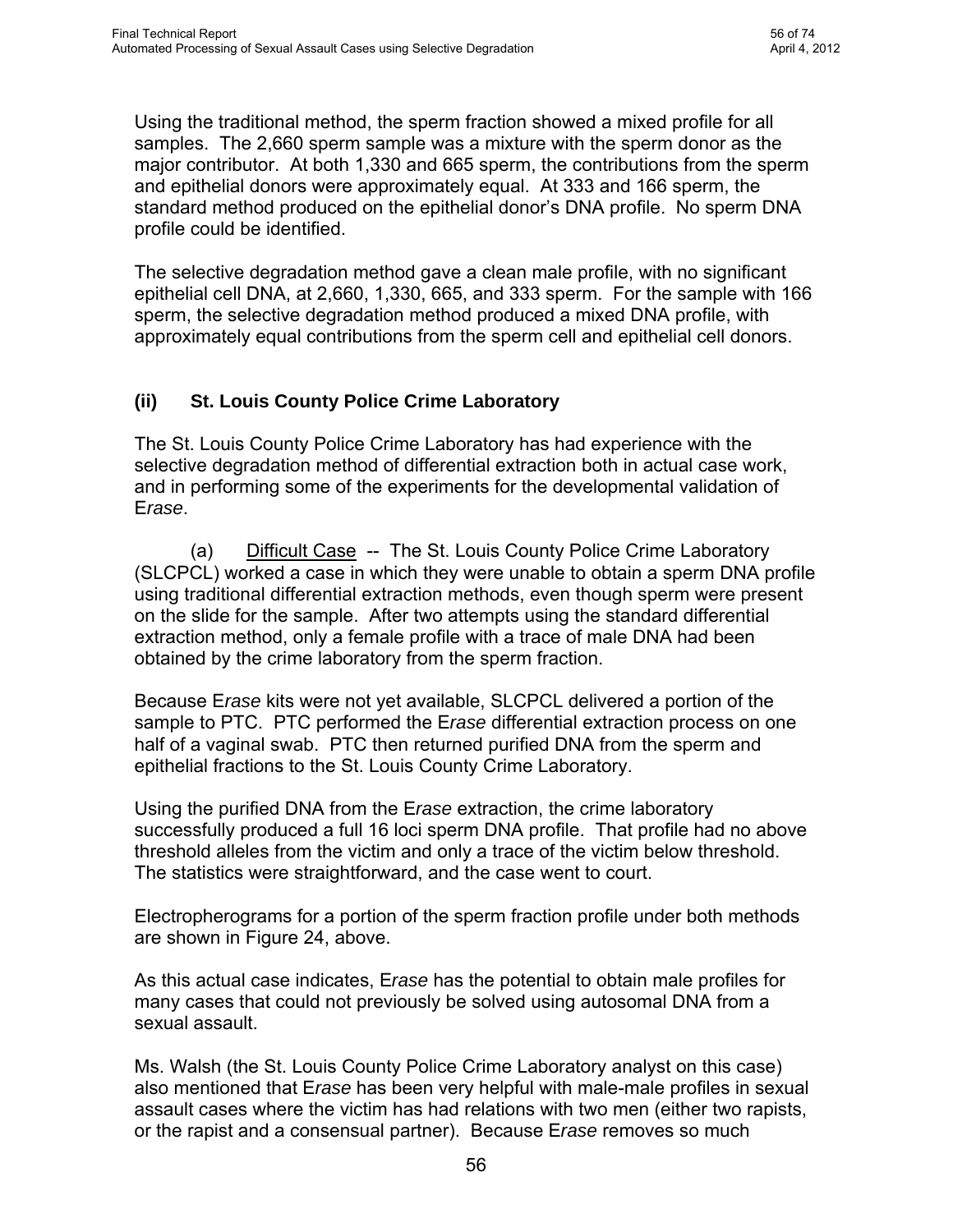Using the traditional method, the sperm fraction showed a mixed profile for all samples. The 2,660 sperm sample was a mixture with the sperm donor as the major contributor. At both 1,330 and 665 sperm, the contributions from the sperm and epithelial donors were approximately equal. At 333 and 166 sperm, the standard method produced on the epithelial donor's DNA profile. No sperm DNA profile could be identified.

The selective degradation method gave a clean male profile, with no significant epithelial cell DNA, at 2,660, 1,330, 665, and 333 sperm. For the sample with 166 sperm, the selective degradation method produced a mixed DNA profile, with approximately equal contributions from the sperm cell and epithelial cell donors.

#### **(ii) St. Louis County Police Crime Laboratory**

The St. Louis County Police Crime Laboratory has had experience with the selective degradation method of differential extraction both in actual case work, and in performing some of the experiments for the developmental validation of E*rase*.

 (a) Difficult Case -- The St. Louis County Police Crime Laboratory (SLCPCL) worked a case in which they were unable to obtain a sperm DNA profile using traditional differential extraction methods, even though sperm were present on the slide for the sample. After two attempts using the standard differential extraction method, only a female profile with a trace of male DNA had been obtained by the crime laboratory from the sperm fraction.

Because E*rase* kits were not yet available, SLCPCL delivered a portion of the sample to PTC. PTC performed the E*rase* differential extraction process on one half of a vaginal swab. PTC then returned purified DNA from the sperm and epithelial fractions to the St. Louis County Crime Laboratory.

Using the purified DNA from the E*rase* extraction, the crime laboratory successfully produced a full 16 loci sperm DNA profile. That profile had no above threshold alleles from the victim and only a trace of the victim below threshold. The statistics were straightforward, and the case went to court.

Electropherograms for a portion of the sperm fraction profile under both methods are shown in Figure 24, above.

As this actual case indicates, E*rase* has the potential to obtain male profiles for many cases that could not previously be solved using autosomal DNA from a sexual assault.

Ms. Walsh (the St. Louis County Police Crime Laboratory analyst on this case) also mentioned that E*rase* has been very helpful with male-male profiles in sexual assault cases where the victim has had relations with two men (either two rapists, or the rapist and a consensual partner). Because E*rase* removes so much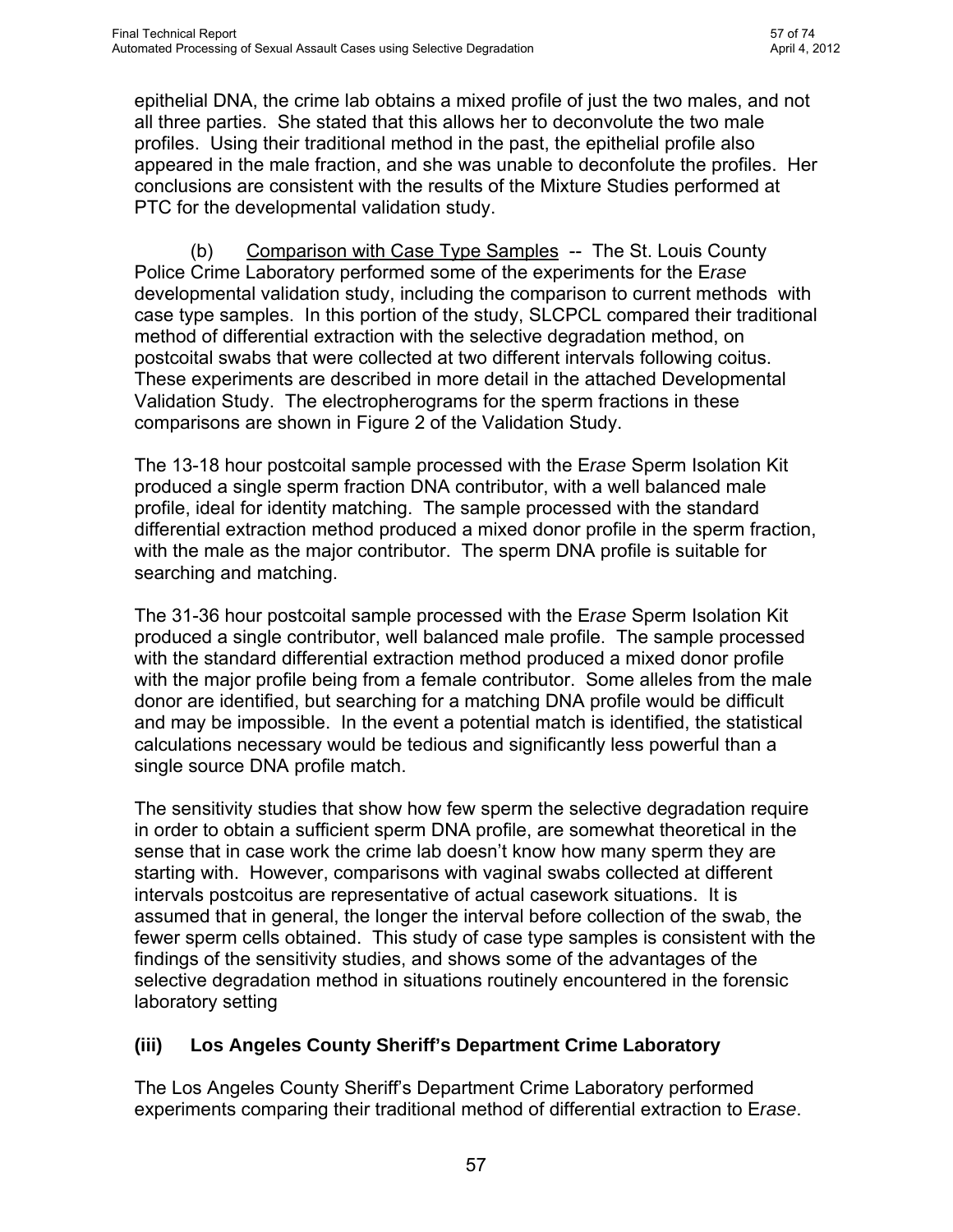epithelial DNA, the crime lab obtains a mixed profile of just the two males, and not all three parties. She stated that this allows her to deconvolute the two male profiles. Using their traditional method in the past, the epithelial profile also appeared in the male fraction, and she was unable to deconfolute the profiles. Her conclusions are consistent with the results of the Mixture Studies performed at PTC for the developmental validation study.

 (b) Comparison with Case Type Samples -- The St. Louis County Police Crime Laboratory performed some of the experiments for the E*rase* developmental validation study, including the comparison to current methods with case type samples. In this portion of the study, SLCPCL compared their traditional method of differential extraction with the selective degradation method, on postcoital swabs that were collected at two different intervals following coitus. These experiments are described in more detail in the attached Developmental Validation Study. The electropherograms for the sperm fractions in these comparisons are shown in Figure 2 of the Validation Study.

The 13-18 hour postcoital sample processed with the E*rase* Sperm Isolation Kit produced a single sperm fraction DNA contributor, with a well balanced male profile, ideal for identity matching. The sample processed with the standard differential extraction method produced a mixed donor profile in the sperm fraction, with the male as the major contributor. The sperm DNA profile is suitable for searching and matching.

The 31-36 hour postcoital sample processed with the E*rase* Sperm Isolation Kit produced a single contributor, well balanced male profile. The sample processed with the standard differential extraction method produced a mixed donor profile with the major profile being from a female contributor. Some alleles from the male donor are identified, but searching for a matching DNA profile would be difficult and may be impossible. In the event a potential match is identified, the statistical calculations necessary would be tedious and significantly less powerful than a single source DNA profile match.

The sensitivity studies that show how few sperm the selective degradation require in order to obtain a sufficient sperm DNA profile, are somewhat theoretical in the sense that in case work the crime lab doesn't know how many sperm they are starting with. However, comparisons with vaginal swabs collected at different intervals postcoitus are representative of actual casework situations. It is assumed that in general, the longer the interval before collection of the swab, the fewer sperm cells obtained. This study of case type samples is consistent with the findings of the sensitivity studies, and shows some of the advantages of the selective degradation method in situations routinely encountered in the forensic laboratory setting

## **(iii) Los Angeles County Sheriff's Department Crime Laboratory**

The Los Angeles County Sheriff's Department Crime Laboratory performed experiments comparing their traditional method of differential extraction to E*rase*.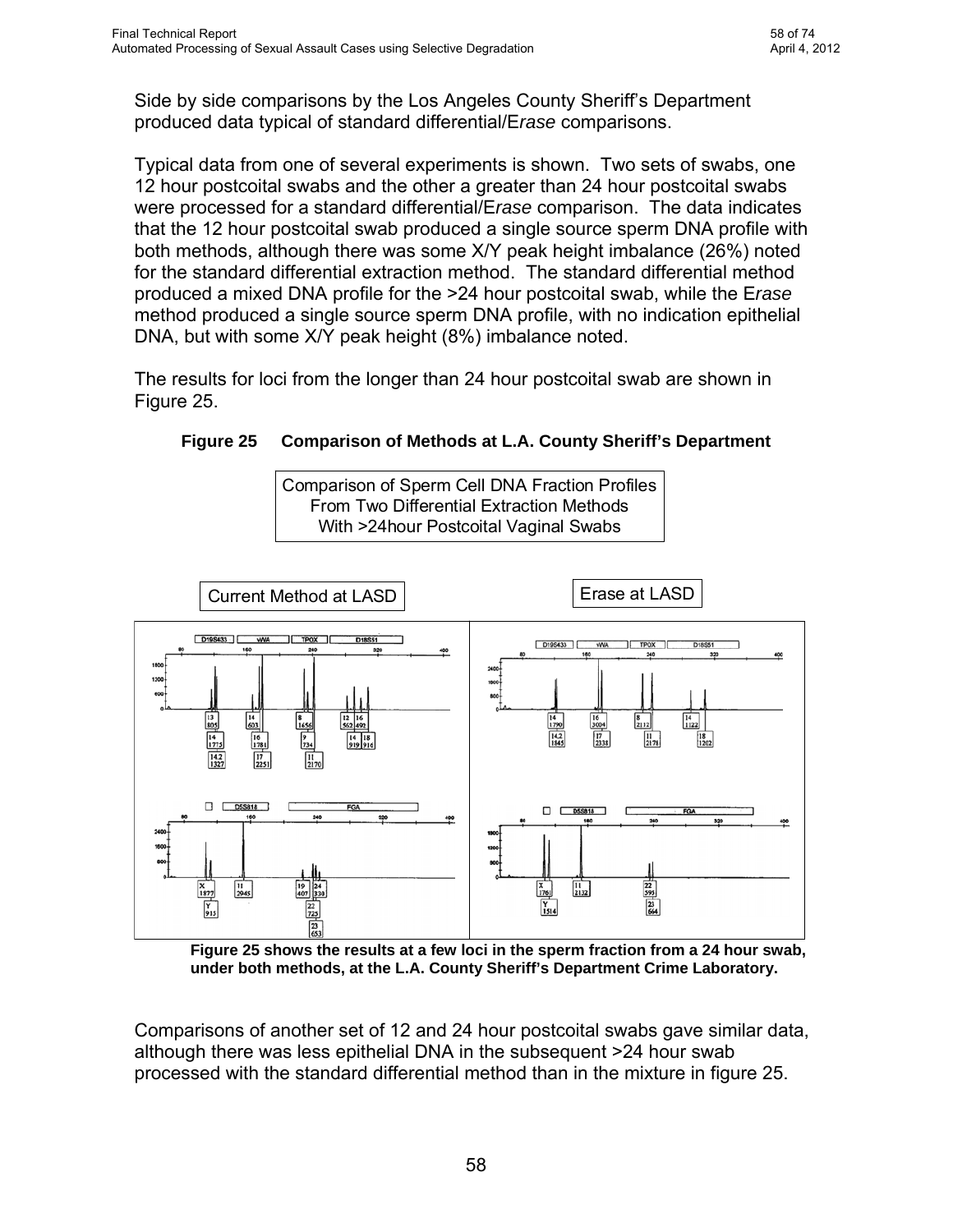Side by side comparisons by the Los Angeles County Sheriff's Department produced data typical of standard differential/E*rase* comparisons.

Typical data from one of several experiments is shown. Two sets of swabs, one 12 hour postcoital swabs and the other a greater than 24 hour postcoital swabs were processed for a standard differential/E*rase* comparison. The data indicates that the 12 hour postcoital swab produced a single source sperm DNA profile with both methods, although there was some X/Y peak height imbalance (26%) noted for the standard differential extraction method. The standard differential method produced a mixed DNA profile for the >24 hour postcoital swab, while the E*rase*  method produced a single source sperm DNA profile, with no indication epithelial DNA, but with some X/Y peak height (8%) imbalance noted.

The results for loci from the longer than 24 hour postcoital swab are shown in Figure 25.

**Figure 25 Comparison of Methods at L.A. County Sheriff's Department** 

Comparison of Sperm Cell DNA Fraction Profiles From Two Differential Extraction Methods With >24hour Postcoital Vaginal Swabs



**Figure 25 shows the results at a few loci in the sperm fraction from a 24 hour swab, under both methods, at the L.A. County Sheriff's Department Crime Laboratory.** 

Comparisons of another set of 12 and 24 hour postcoital swabs gave similar data, although there was less epithelial DNA in the subsequent >24 hour swab processed with the standard differential method than in the mixture in figure 25.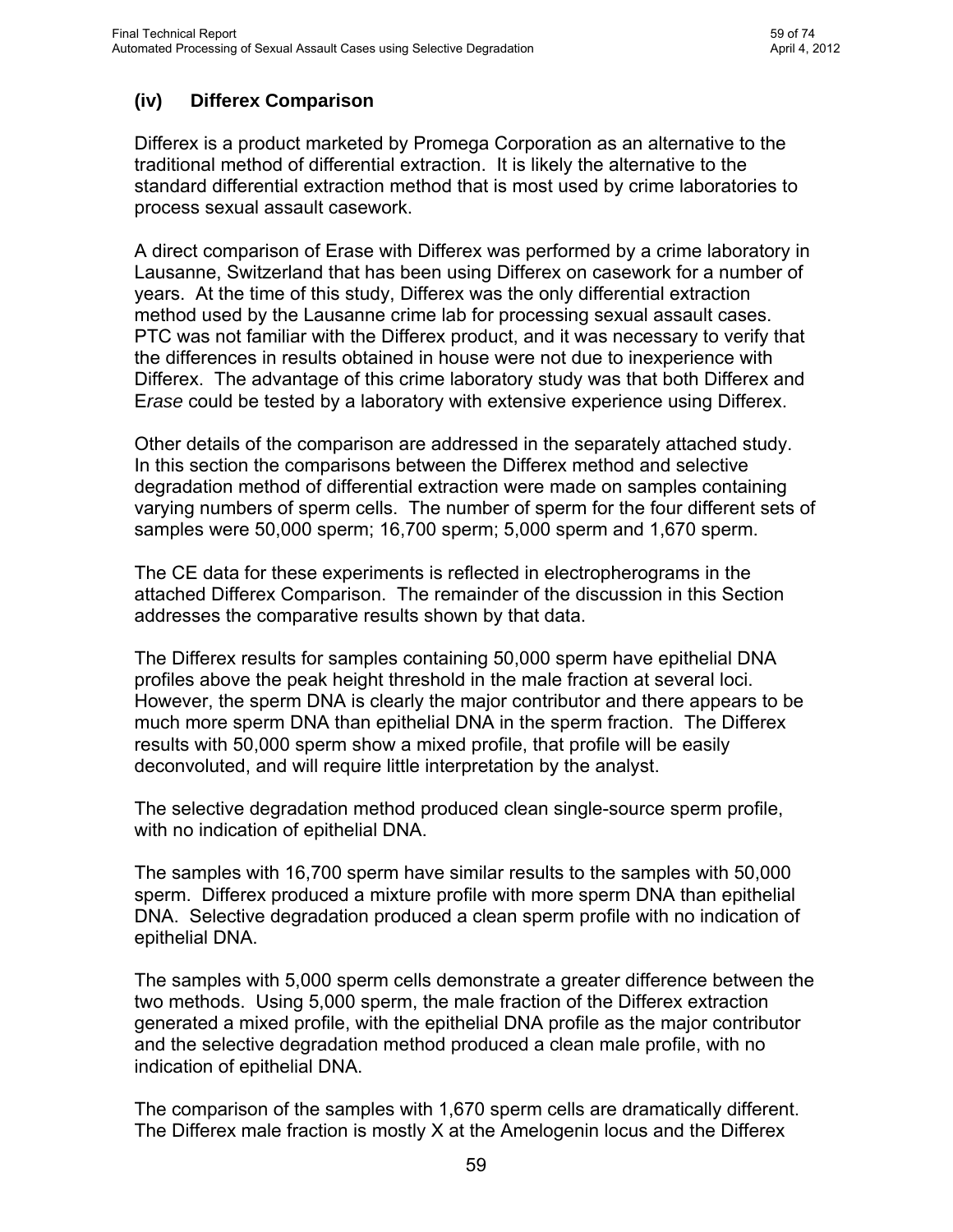# **(iv) Differex Comparison**

Differex is a product marketed by Promega Corporation as an alternative to the traditional method of differential extraction. It is likely the alternative to the standard differential extraction method that is most used by crime laboratories to process sexual assault casework.

A direct comparison of Erase with Differex was performed by a crime laboratory in Lausanne, Switzerland that has been using Differex on casework for a number of years. At the time of this study, Differex was the only differential extraction method used by the Lausanne crime lab for processing sexual assault cases. PTC was not familiar with the Differex product, and it was necessary to verify that the differences in results obtained in house were not due to inexperience with Differex. The advantage of this crime laboratory study was that both Differex and E*rase* could be tested by a laboratory with extensive experience using Differex.

Other details of the comparison are addressed in the separately attached study. In this section the comparisons between the Differex method and selective degradation method of differential extraction were made on samples containing varying numbers of sperm cells. The number of sperm for the four different sets of samples were 50,000 sperm; 16,700 sperm; 5,000 sperm and 1,670 sperm.

The CE data for these experiments is reflected in electropherograms in the attached Differex Comparison. The remainder of the discussion in this Section addresses the comparative results shown by that data.

The Differex results for samples containing 50,000 sperm have epithelial DNA profiles above the peak height threshold in the male fraction at several loci. However, the sperm DNA is clearly the major contributor and there appears to be much more sperm DNA than epithelial DNA in the sperm fraction. The Differex results with 50,000 sperm show a mixed profile, that profile will be easily deconvoluted, and will require little interpretation by the analyst.

The selective degradation method produced clean single-source sperm profile, with no indication of epithelial DNA.

The samples with 16,700 sperm have similar results to the samples with 50,000 sperm. Differex produced a mixture profile with more sperm DNA than epithelial DNA. Selective degradation produced a clean sperm profile with no indication of epithelial DNA.

The samples with 5,000 sperm cells demonstrate a greater difference between the two methods. Using 5,000 sperm, the male fraction of the Differex extraction generated a mixed profile, with the epithelial DNA profile as the major contributor and the selective degradation method produced a clean male profile, with no indication of epithelial DNA.

The comparison of the samples with 1,670 sperm cells are dramatically different. The Differex male fraction is mostly X at the Amelogenin locus and the Differex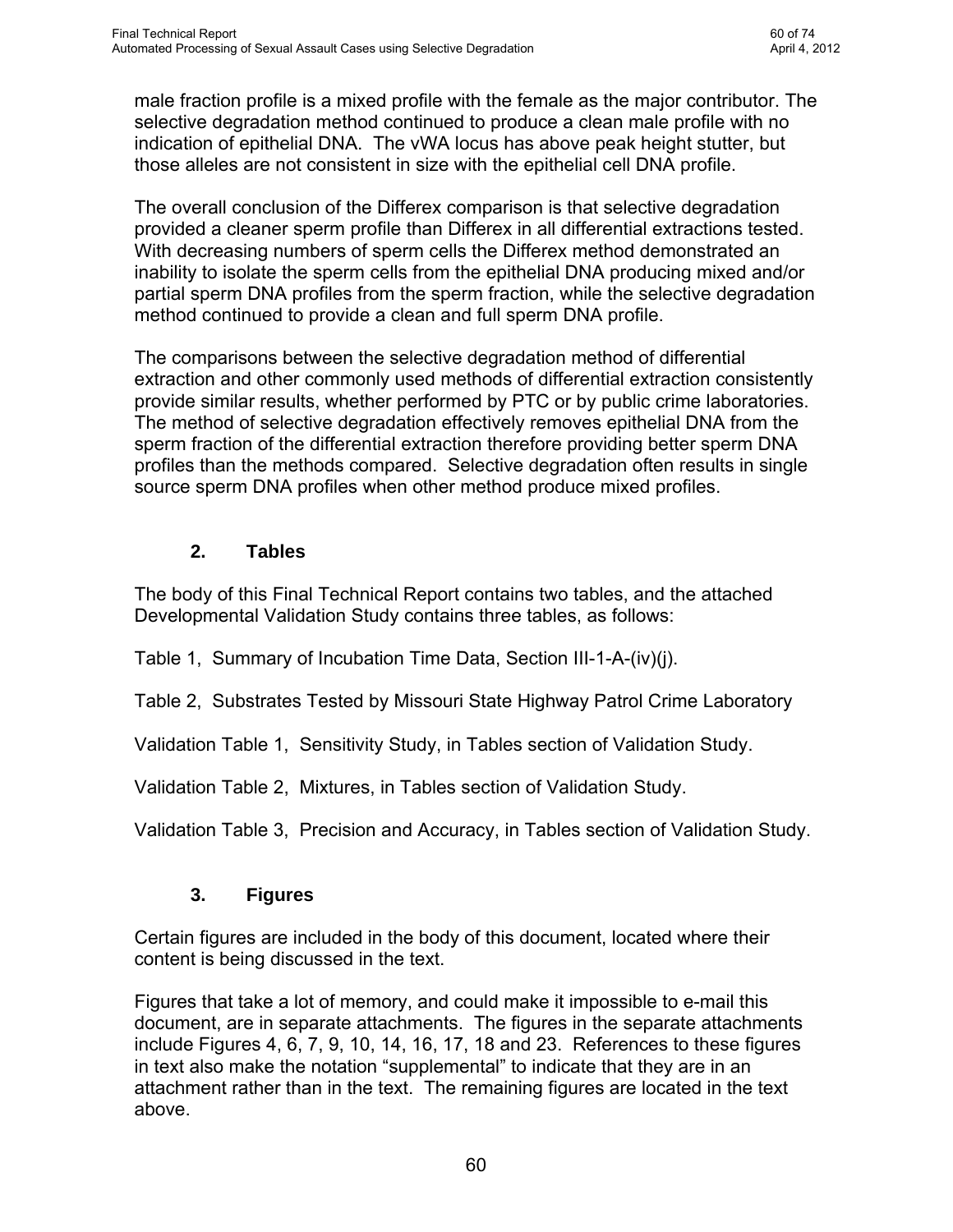male fraction profile is a mixed profile with the female as the major contributor. The selective degradation method continued to produce a clean male profile with no indication of epithelial DNA. The vWA locus has above peak height stutter, but those alleles are not consistent in size with the epithelial cell DNA profile.

The overall conclusion of the Differex comparison is that selective degradation provided a cleaner sperm profile than Differex in all differential extractions tested. With decreasing numbers of sperm cells the Differex method demonstrated an inability to isolate the sperm cells from the epithelial DNA producing mixed and/or partial sperm DNA profiles from the sperm fraction, while the selective degradation method continued to provide a clean and full sperm DNA profile.

The comparisons between the selective degradation method of differential extraction and other commonly used methods of differential extraction consistently provide similar results, whether performed by PTC or by public crime laboratories. The method of selective degradation effectively removes epithelial DNA from the sperm fraction of the differential extraction therefore providing better sperm DNA profiles than the methods compared. Selective degradation often results in single source sperm DNA profiles when other method produce mixed profiles.

## **2. Tables**

The body of this Final Technical Report contains two tables, and the attached Developmental Validation Study contains three tables, as follows:

Table 1, Summary of Incubation Time Data, Section III-1-A-(iv)(j).

Table 2, Substrates Tested by Missouri State Highway Patrol Crime Laboratory

Validation Table 1, Sensitivity Study, in Tables section of Validation Study.

Validation Table 2, Mixtures, in Tables section of Validation Study.

Validation Table 3, Precision and Accuracy, in Tables section of Validation Study.

## **3. Figures**

Certain figures are included in the body of this document, located where their content is being discussed in the text.

Figures that take a lot of memory, and could make it impossible to e-mail this document, are in separate attachments. The figures in the separate attachments include Figures 4, 6, 7, 9, 10, 14, 16, 17, 18 and 23. References to these figures in text also make the notation "supplemental" to indicate that they are in an attachment rather than in the text. The remaining figures are located in the text above.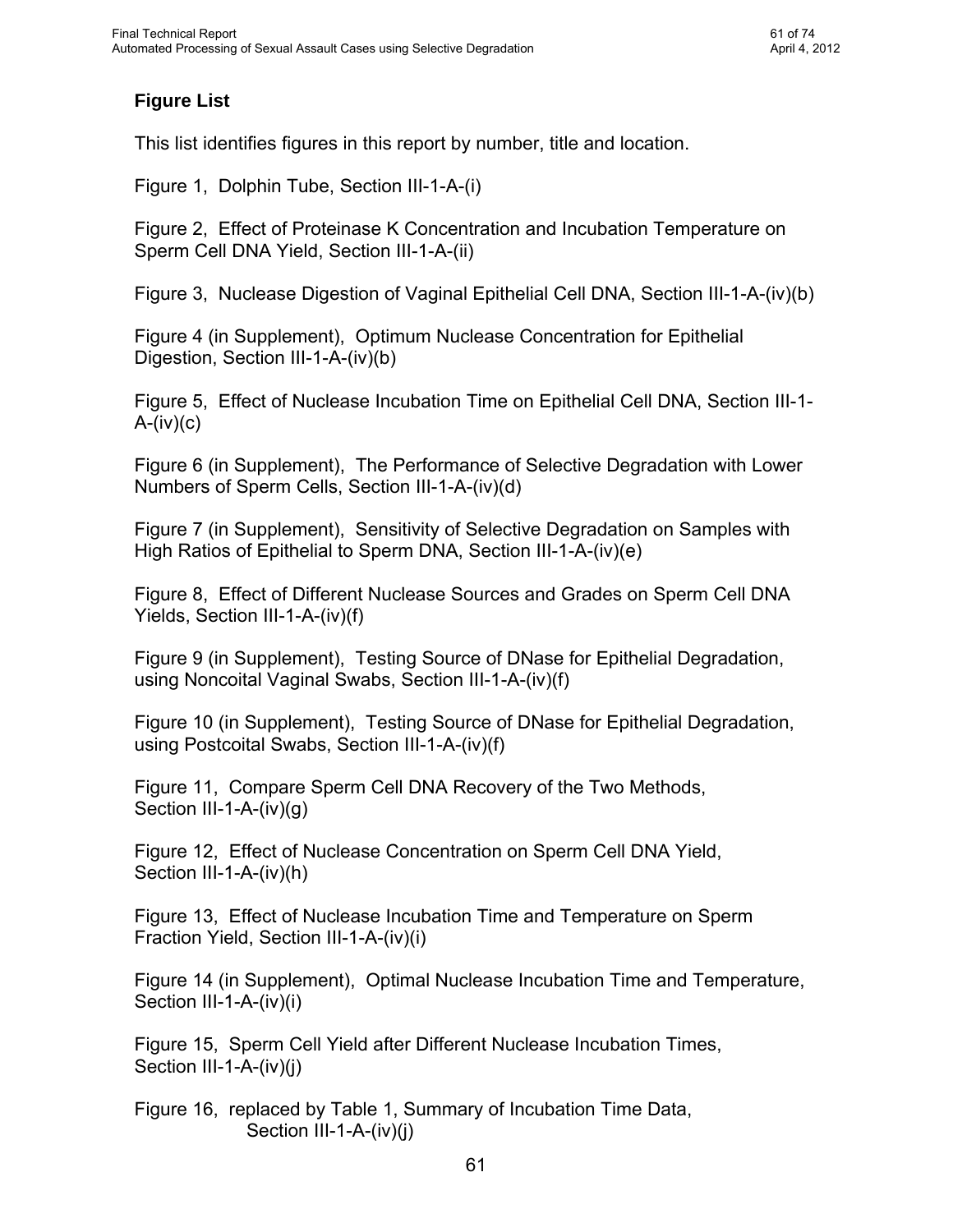## **Figure List**

This list identifies figures in this report by number, title and location.

Figure 1, Dolphin Tube, Section III-1-A-(i)

Figure 2, Effect of Proteinase K Concentration and Incubation Temperature on Sperm Cell DNA Yield, Section III-1-A-(ii)

Figure 3, Nuclease Digestion of Vaginal Epithelial Cell DNA, Section III-1-A-(iv)(b)

Figure 4 (in Supplement), Optimum Nuclease Concentration for Epithelial Digestion, Section III-1-A-(iv)(b)

Figure 5, Effect of Nuclease Incubation Time on Epithelial Cell DNA, Section III-1-  $A-(iv)(c)$ 

Figure 6 (in Supplement), The Performance of Selective Degradation with Lower Numbers of Sperm Cells, Section III-1-A-(iv)(d)

Figure 7 (in Supplement), Sensitivity of Selective Degradation on Samples with High Ratios of Epithelial to Sperm DNA, Section III-1-A-(iv)(e)

Figure 8, Effect of Different Nuclease Sources and Grades on Sperm Cell DNA Yields, Section III-1-A-(iv)(f)

Figure 9 (in Supplement), Testing Source of DNase for Epithelial Degradation, using Noncoital Vaginal Swabs, Section III-1-A-(iv)(f)

Figure 10 (in Supplement), Testing Source of DNase for Epithelial Degradation, using Postcoital Swabs, Section III-1-A-(iv)(f)

Figure 11, Compare Sperm Cell DNA Recovery of the Two Methods, Section III-1-A-(iv)(g)

Figure 12, Effect of Nuclease Concentration on Sperm Cell DNA Yield, Section III-1-A-(iv)(h)

Figure 13, Effect of Nuclease Incubation Time and Temperature on Sperm Fraction Yield, Section III-1-A-(iv)(i)

Figure 14 (in Supplement), Optimal Nuclease Incubation Time and Temperature, Section III-1-A-(iv)(i)

Figure 15, Sperm Cell Yield after Different Nuclease Incubation Times, Section III-1-A-(iv)(j)

Figure 16, replaced by Table 1, Summary of Incubation Time Data, Section III-1-A-(iv)(j)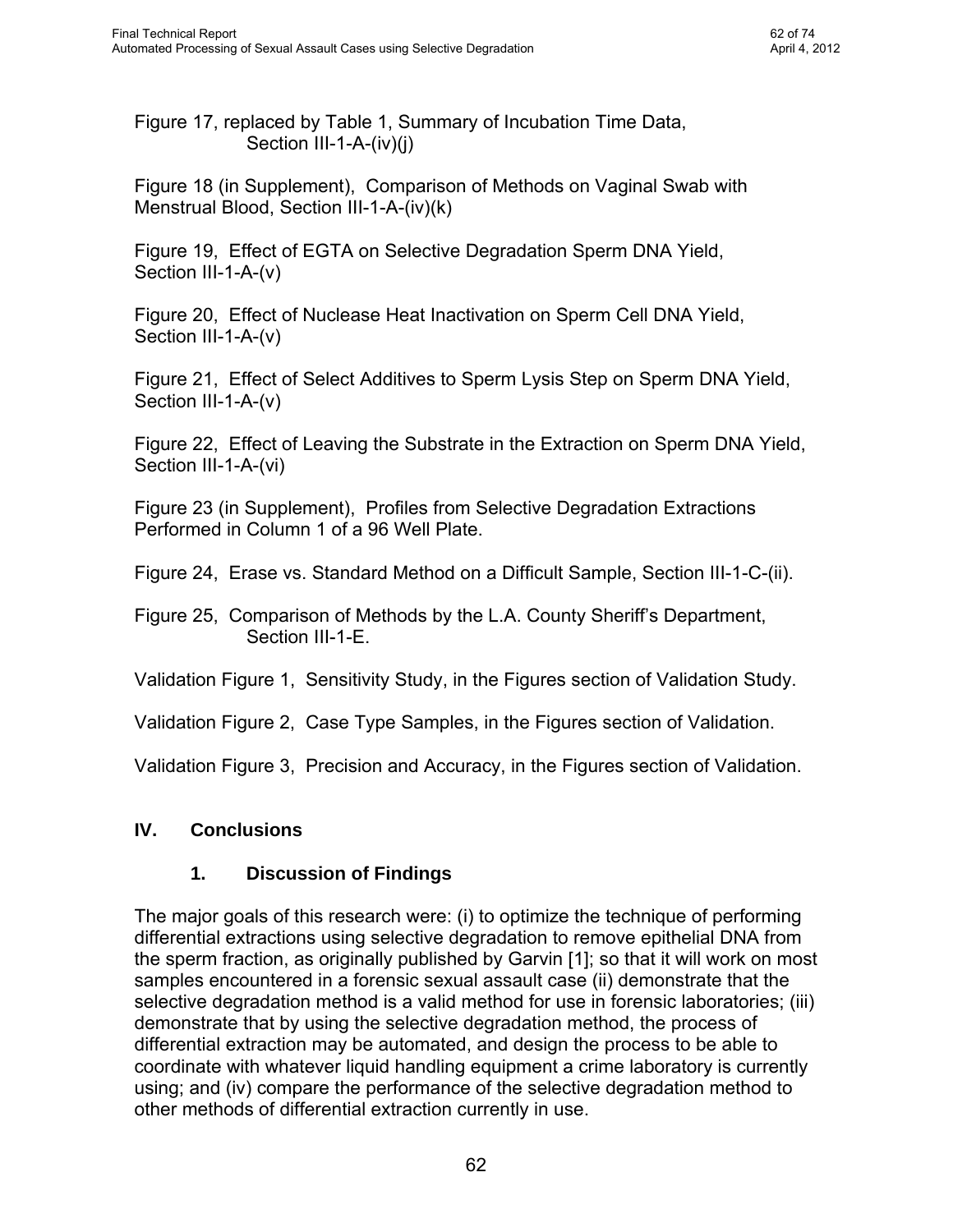Figure 17, replaced by Table 1, Summary of Incubation Time Data, Section III-1-A-(iv)(i)

Figure 18 (in Supplement), Comparison of Methods on Vaginal Swab with Menstrual Blood, Section III-1-A-(iv)(k)

Figure 19, Effect of EGTA on Selective Degradation Sperm DNA Yield, Section III-1-A-(v)

Figure 20, Effect of Nuclease Heat Inactivation on Sperm Cell DNA Yield, Section III-1-A-(v)

Figure 21, Effect of Select Additives to Sperm Lysis Step on Sperm DNA Yield, Section III-1-A-(v)

Figure 22, Effect of Leaving the Substrate in the Extraction on Sperm DNA Yield, Section III-1-A-(vi)

Figure 23 (in Supplement), Profiles from Selective Degradation Extractions Performed in Column 1 of a 96 Well Plate.

Figure 24, Erase vs. Standard Method on a Difficult Sample, Section III-1-C-(ii).

Figure 25, Comparison of Methods by the L.A. County Sheriff's Department, Section III-1-E.

Validation Figure 1, Sensitivity Study, in the Figures section of Validation Study.

Validation Figure 2, Case Type Samples, in the Figures section of Validation.

Validation Figure 3, Precision and Accuracy, in the Figures section of Validation.

## **IV. Conclusions**

## **1. Discussion of Findings**

The major goals of this research were: (i) to optimize the technique of performing differential extractions using selective degradation to remove epithelial DNA from the sperm fraction, as originally published by Garvin [1]; so that it will work on most samples encountered in a forensic sexual assault case (ii) demonstrate that the selective degradation method is a valid method for use in forensic laboratories; (iii) demonstrate that by using the selective degradation method, the process of differential extraction may be automated, and design the process to be able to coordinate with whatever liquid handling equipment a crime laboratory is currently using; and (iv) compare the performance of the selective degradation method to other methods of differential extraction currently in use.

This document is a research report submitted to the U.S. Department of Justice. This report has not been published by the Department. Opinions or points of view expressed are those of the author(s) and do not necessarily reflect the official position or policies of the U.S. Department of Justice.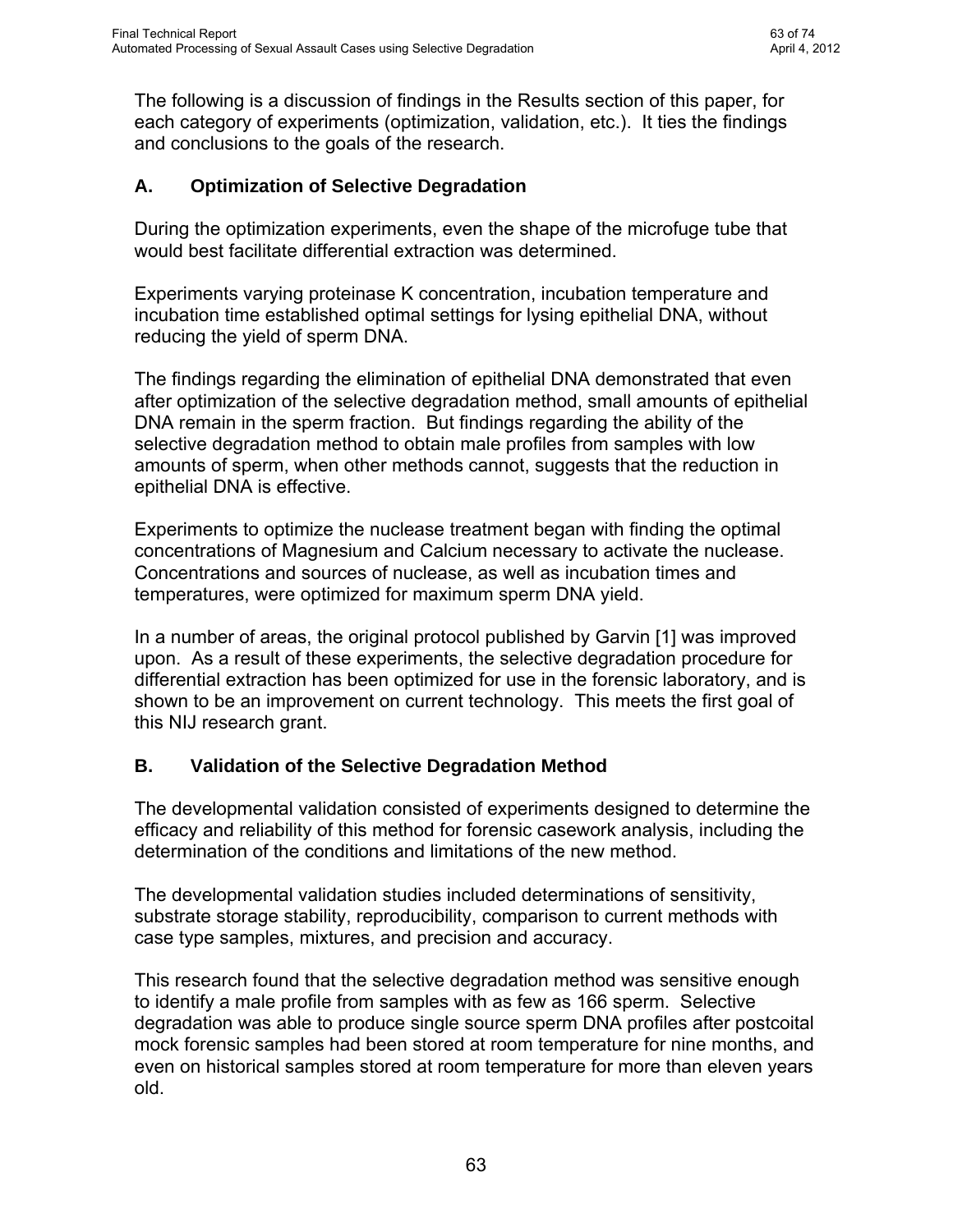The following is a discussion of findings in the Results section of this paper, for each category of experiments (optimization, validation, etc.). It ties the findings and conclusions to the goals of the research.

## **A. Optimization of Selective Degradation**

During the optimization experiments, even the shape of the microfuge tube that would best facilitate differential extraction was determined.

Experiments varying proteinase K concentration, incubation temperature and incubation time established optimal settings for lysing epithelial DNA, without reducing the yield of sperm DNA.

The findings regarding the elimination of epithelial DNA demonstrated that even after optimization of the selective degradation method, small amounts of epithelial DNA remain in the sperm fraction. But findings regarding the ability of the selective degradation method to obtain male profiles from samples with low amounts of sperm, when other methods cannot, suggests that the reduction in epithelial DNA is effective.

Experiments to optimize the nuclease treatment began with finding the optimal concentrations of Magnesium and Calcium necessary to activate the nuclease. Concentrations and sources of nuclease, as well as incubation times and temperatures, were optimized for maximum sperm DNA yield.

In a number of areas, the original protocol published by Garvin [1] was improved upon. As a result of these experiments, the selective degradation procedure for differential extraction has been optimized for use in the forensic laboratory, and is shown to be an improvement on current technology. This meets the first goal of this NIJ research grant.

## **B. Validation of the Selective Degradation Method**

The developmental validation consisted of experiments designed to determine the efficacy and reliability of this method for forensic casework analysis, including the determination of the conditions and limitations of the new method.

The developmental validation studies included determinations of sensitivity, substrate storage stability, reproducibility, comparison to current methods with case type samples, mixtures, and precision and accuracy.

This research found that the selective degradation method was sensitive enough to identify a male profile from samples with as few as 166 sperm. Selective degradation was able to produce single source sperm DNA profiles after postcoital mock forensic samples had been stored at room temperature for nine months, and even on historical samples stored at room temperature for more than eleven years old.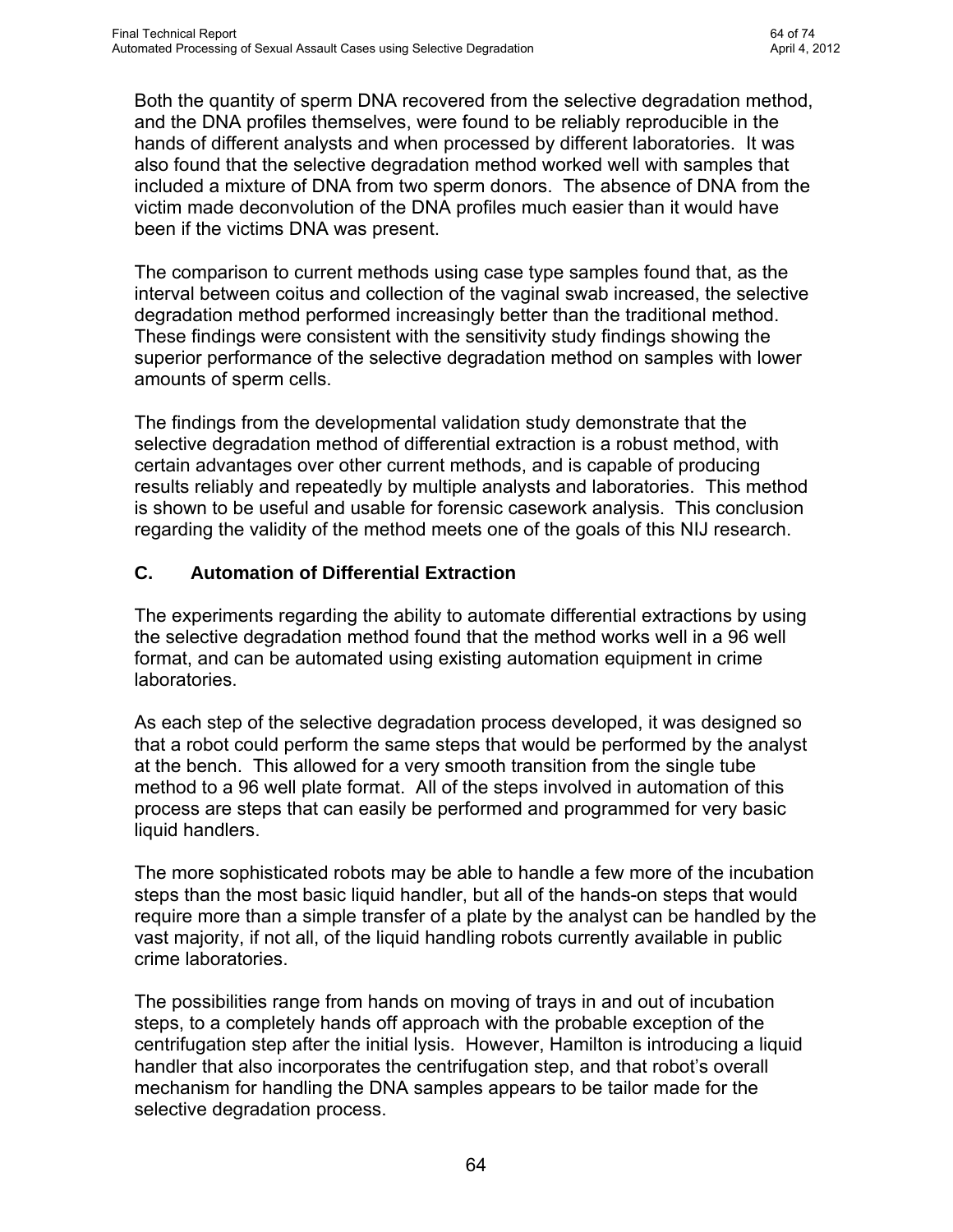Both the quantity of sperm DNA recovered from the selective degradation method, and the DNA profiles themselves, were found to be reliably reproducible in the hands of different analysts and when processed by different laboratories. It was also found that the selective degradation method worked well with samples that included a mixture of DNA from two sperm donors. The absence of DNA from the victim made deconvolution of the DNA profiles much easier than it would have been if the victims DNA was present.

The comparison to current methods using case type samples found that, as the interval between coitus and collection of the vaginal swab increased, the selective degradation method performed increasingly better than the traditional method. These findings were consistent with the sensitivity study findings showing the superior performance of the selective degradation method on samples with lower amounts of sperm cells.

The findings from the developmental validation study demonstrate that the selective degradation method of differential extraction is a robust method, with certain advantages over other current methods, and is capable of producing results reliably and repeatedly by multiple analysts and laboratories. This method is shown to be useful and usable for forensic casework analysis. This conclusion regarding the validity of the method meets one of the goals of this NIJ research.

#### **C. Automation of Differential Extraction**

The experiments regarding the ability to automate differential extractions by using the selective degradation method found that the method works well in a 96 well format, and can be automated using existing automation equipment in crime **laboratories** 

As each step of the selective degradation process developed, it was designed so that a robot could perform the same steps that would be performed by the analyst at the bench. This allowed for a very smooth transition from the single tube method to a 96 well plate format. All of the steps involved in automation of this process are steps that can easily be performed and programmed for very basic liquid handlers.

The more sophisticated robots may be able to handle a few more of the incubation steps than the most basic liquid handler, but all of the hands-on steps that would require more than a simple transfer of a plate by the analyst can be handled by the vast majority, if not all, of the liquid handling robots currently available in public crime laboratories.

The possibilities range from hands on moving of trays in and out of incubation steps, to a completely hands off approach with the probable exception of the centrifugation step after the initial lysis. However, Hamilton is introducing a liquid handler that also incorporates the centrifugation step, and that robot's overall mechanism for handling the DNA samples appears to be tailor made for the selective degradation process.

This document is a research report submitted to the U.S. Department of Justice. This report has not been published by the Department. Opinions or points of view expressed are those of the author(s) and do not necessarily reflect the official position or policies of the U.S. Department of Justice.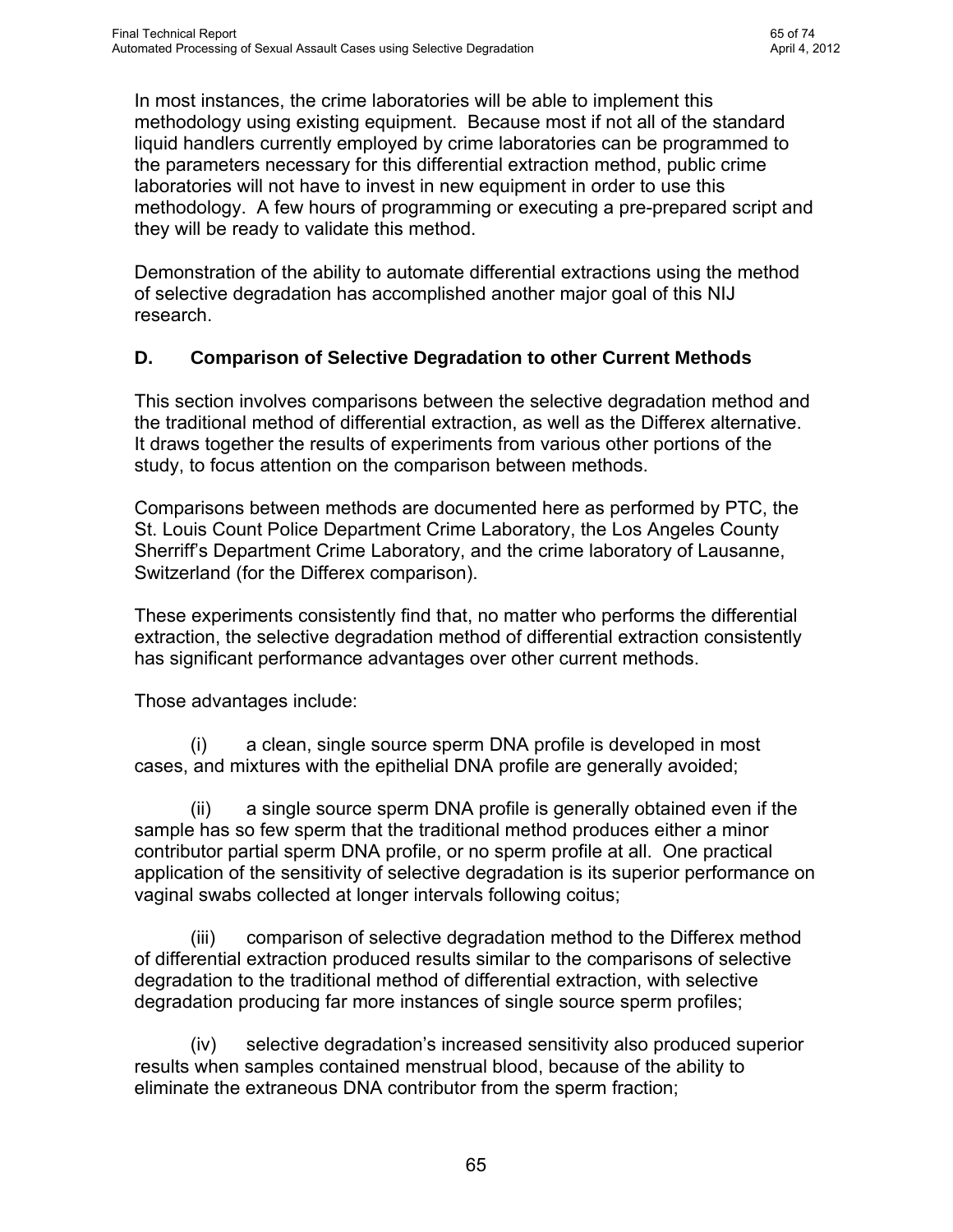In most instances, the crime laboratories will be able to implement this methodology using existing equipment. Because most if not all of the standard liquid handlers currently employed by crime laboratories can be programmed to the parameters necessary for this differential extraction method, public crime laboratories will not have to invest in new equipment in order to use this methodology. A few hours of programming or executing a pre-prepared script and they will be ready to validate this method.

Demonstration of the ability to automate differential extractions using the method of selective degradation has accomplished another major goal of this NIJ research.

#### **D. Comparison of Selective Degradation to other Current Methods**

This section involves comparisons between the selective degradation method and the traditional method of differential extraction, as well as the Differex alternative. It draws together the results of experiments from various other portions of the study, to focus attention on the comparison between methods.

Comparisons between methods are documented here as performed by PTC, the St. Louis Count Police Department Crime Laboratory, the Los Angeles County Sherriff's Department Crime Laboratory, and the crime laboratory of Lausanne, Switzerland (for the Differex comparison).

These experiments consistently find that, no matter who performs the differential extraction, the selective degradation method of differential extraction consistently has significant performance advantages over other current methods.

Those advantages include:

 (i) a clean, single source sperm DNA profile is developed in most cases, and mixtures with the epithelial DNA profile are generally avoided;

 (ii) a single source sperm DNA profile is generally obtained even if the sample has so few sperm that the traditional method produces either a minor contributor partial sperm DNA profile, or no sperm profile at all. One practical application of the sensitivity of selective degradation is its superior performance on vaginal swabs collected at longer intervals following coitus;

 (iii) comparison of selective degradation method to the Differex method of differential extraction produced results similar to the comparisons of selective degradation to the traditional method of differential extraction, with selective degradation producing far more instances of single source sperm profiles;

 (iv) selective degradation's increased sensitivity also produced superior results when samples contained menstrual blood, because of the ability to eliminate the extraneous DNA contributor from the sperm fraction;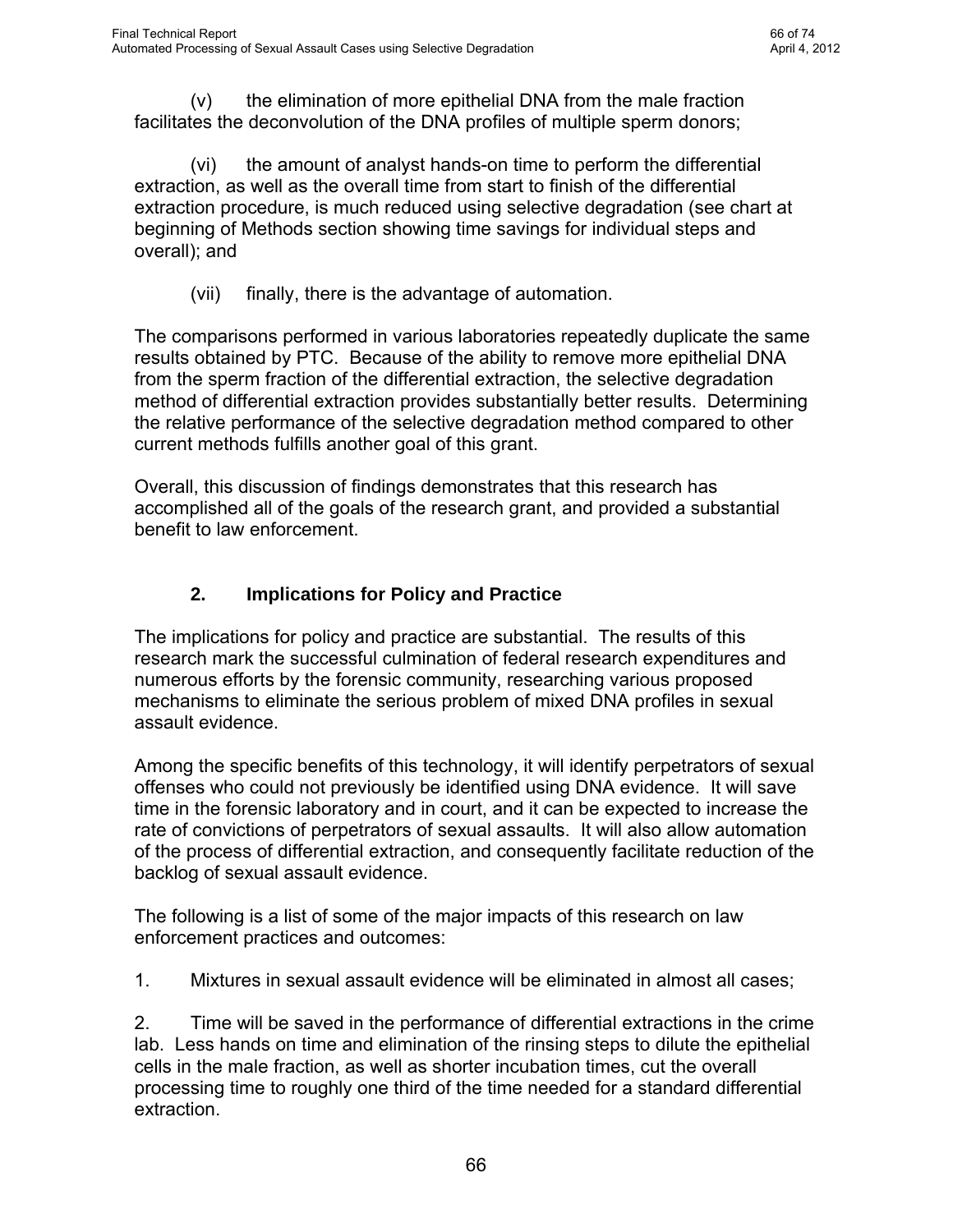(v) the elimination of more epithelial DNA from the male fraction facilitates the deconvolution of the DNA profiles of multiple sperm donors;

 (vi) the amount of analyst hands-on time to perform the differential extraction, as well as the overall time from start to finish of the differential extraction procedure, is much reduced using selective degradation (see chart at beginning of Methods section showing time savings for individual steps and overall); and

(vii) finally, there is the advantage of automation.

The comparisons performed in various laboratories repeatedly duplicate the same results obtained by PTC. Because of the ability to remove more epithelial DNA from the sperm fraction of the differential extraction, the selective degradation method of differential extraction provides substantially better results. Determining the relative performance of the selective degradation method compared to other current methods fulfills another goal of this grant.

Overall, this discussion of findings demonstrates that this research has accomplished all of the goals of the research grant, and provided a substantial benefit to law enforcement.

# **2. Implications for Policy and Practice**

The implications for policy and practice are substantial. The results of this research mark the successful culmination of federal research expenditures and numerous efforts by the forensic community, researching various proposed mechanisms to eliminate the serious problem of mixed DNA profiles in sexual assault evidence.

Among the specific benefits of this technology, it will identify perpetrators of sexual offenses who could not previously be identified using DNA evidence. It will save time in the forensic laboratory and in court, and it can be expected to increase the rate of convictions of perpetrators of sexual assaults. It will also allow automation of the process of differential extraction, and consequently facilitate reduction of the backlog of sexual assault evidence.

The following is a list of some of the major impacts of this research on law enforcement practices and outcomes:

1. Mixtures in sexual assault evidence will be eliminated in almost all cases;

2. Time will be saved in the performance of differential extractions in the crime lab. Less hands on time and elimination of the rinsing steps to dilute the epithelial cells in the male fraction, as well as shorter incubation times, cut the overall processing time to roughly one third of the time needed for a standard differential extraction.

This document is a research report submitted to the U.S. Department of Justice. This report has not been published by the Department. Opinions or points of view expressed are those of the author(s) and do not necessarily reflect the official position or policies of the U.S. Department of Justice.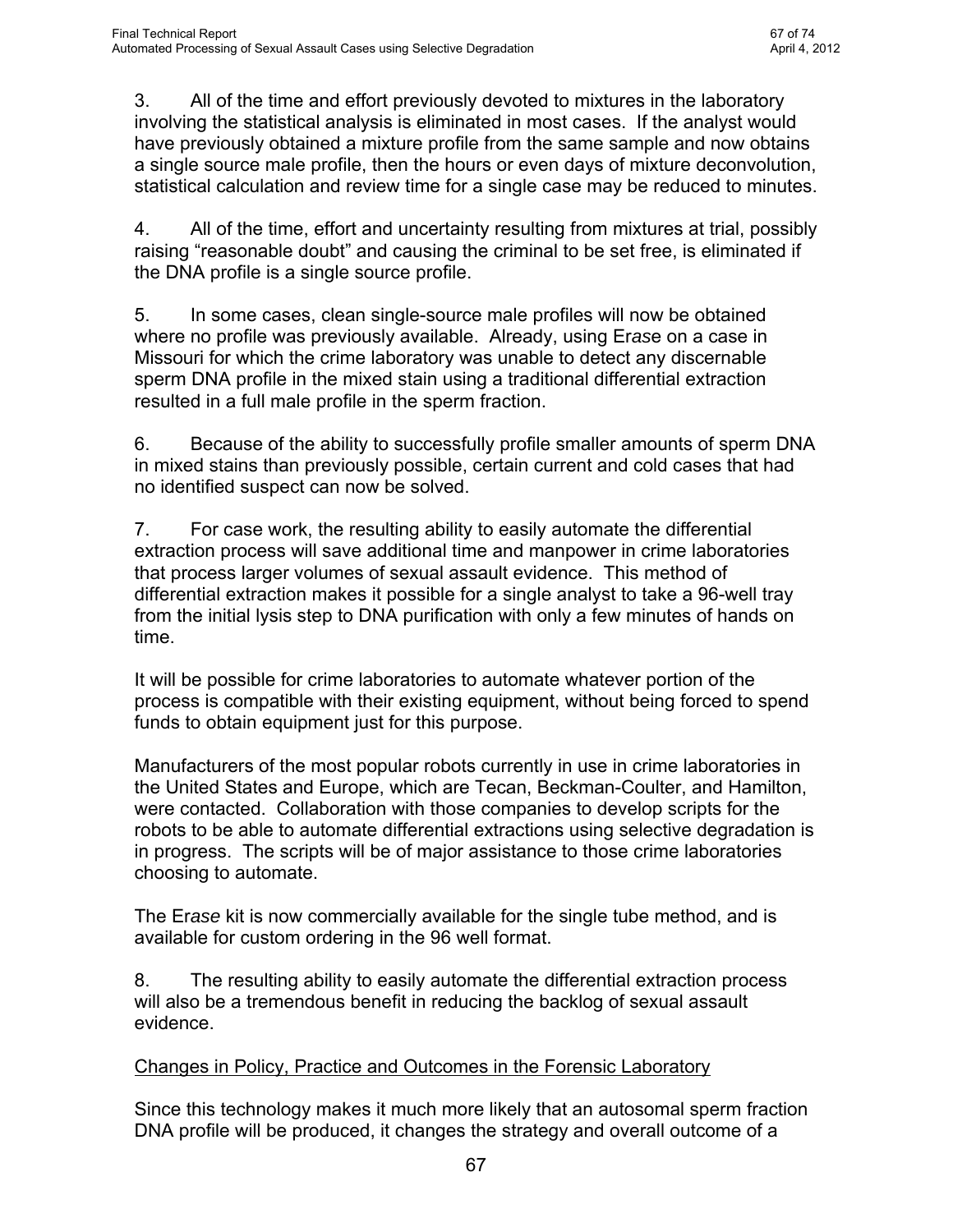3. All of the time and effort previously devoted to mixtures in the laboratory involving the statistical analysis is eliminated in most cases. If the analyst would have previously obtained a mixture profile from the same sample and now obtains a single source male profile, then the hours or even days of mixture deconvolution, statistical calculation and review time for a single case may be reduced to minutes.

4. All of the time, effort and uncertainty resulting from mixtures at trial, possibly raising "reasonable doubt" and causing the criminal to be set free, is eliminated if the DNA profile is a single source profile.

5. In some cases, clean single-source male profiles will now be obtained where no profile was previously available. Already, using Er*as*e on a case in Missouri for which the crime laboratory was unable to detect any discernable sperm DNA profile in the mixed stain using a traditional differential extraction resulted in a full male profile in the sperm fraction.

6. Because of the ability to successfully profile smaller amounts of sperm DNA in mixed stains than previously possible, certain current and cold cases that had no identified suspect can now be solved.

7. For case work, the resulting ability to easily automate the differential extraction process will save additional time and manpower in crime laboratories that process larger volumes of sexual assault evidence. This method of differential extraction makes it possible for a single analyst to take a 96-well tray from the initial lysis step to DNA purification with only a few minutes of hands on time.

It will be possible for crime laboratories to automate whatever portion of the process is compatible with their existing equipment, without being forced to spend funds to obtain equipment just for this purpose.

Manufacturers of the most popular robots currently in use in crime laboratories in the United States and Europe, which are Tecan, Beckman-Coulter, and Hamilton, were contacted. Collaboration with those companies to develop scripts for the robots to be able to automate differential extractions using selective degradation is in progress. The scripts will be of major assistance to those crime laboratories choosing to automate.

The Er*ase* kit is now commercially available for the single tube method, and is available for custom ordering in the 96 well format.

8. The resulting ability to easily automate the differential extraction process will also be a tremendous benefit in reducing the backlog of sexual assault evidence.

#### Changes in Policy, Practice and Outcomes in the Forensic Laboratory

Since this technology makes it much more likely that an autosomal sperm fraction DNA profile will be produced, it changes the strategy and overall outcome of a

67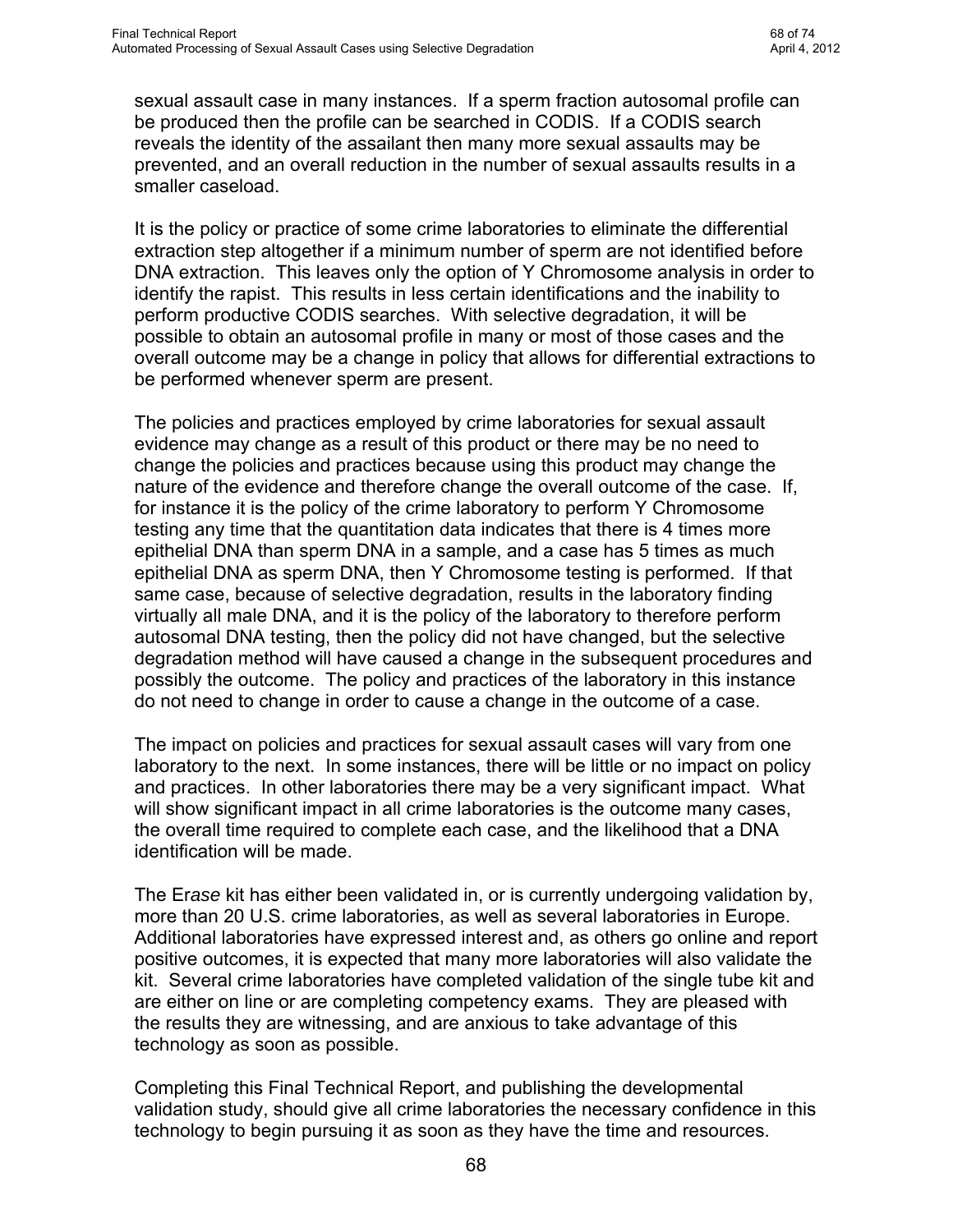sexual assault case in many instances. If a sperm fraction autosomal profile can be produced then the profile can be searched in CODIS. If a CODIS search reveals the identity of the assailant then many more sexual assaults may be prevented, and an overall reduction in the number of sexual assaults results in a smaller caseload.

It is the policy or practice of some crime laboratories to eliminate the differential extraction step altogether if a minimum number of sperm are not identified before DNA extraction. This leaves only the option of Y Chromosome analysis in order to identify the rapist. This results in less certain identifications and the inability to perform productive CODIS searches. With selective degradation, it will be possible to obtain an autosomal profile in many or most of those cases and the overall outcome may be a change in policy that allows for differential extractions to be performed whenever sperm are present.

The policies and practices employed by crime laboratories for sexual assault evidence may change as a result of this product or there may be no need to change the policies and practices because using this product may change the nature of the evidence and therefore change the overall outcome of the case. If, for instance it is the policy of the crime laboratory to perform Y Chromosome testing any time that the quantitation data indicates that there is 4 times more epithelial DNA than sperm DNA in a sample, and a case has 5 times as much epithelial DNA as sperm DNA, then Y Chromosome testing is performed. If that same case, because of selective degradation, results in the laboratory finding virtually all male DNA, and it is the policy of the laboratory to therefore perform autosomal DNA testing, then the policy did not have changed, but the selective degradation method will have caused a change in the subsequent procedures and possibly the outcome. The policy and practices of the laboratory in this instance do not need to change in order to cause a change in the outcome of a case.

The impact on policies and practices for sexual assault cases will vary from one laboratory to the next. In some instances, there will be little or no impact on policy and practices. In other laboratories there may be a very significant impact. What will show significant impact in all crime laboratories is the outcome many cases, the overall time required to complete each case, and the likelihood that a DNA identification will be made.

The Er*ase* kit has either been validated in, or is currently undergoing validation by, more than 20 U.S. crime laboratories, as well as several laboratories in Europe. Additional laboratories have expressed interest and, as others go online and report positive outcomes, it is expected that many more laboratories will also validate the kit. Several crime laboratories have completed validation of the single tube kit and are either on line or are completing competency exams. They are pleased with the results they are witnessing, and are anxious to take advantage of this technology as soon as possible.

Completing this Final Technical Report, and publishing the developmental validation study, should give all crime laboratories the necessary confidence in this technology to begin pursuing it as soon as they have the time and resources.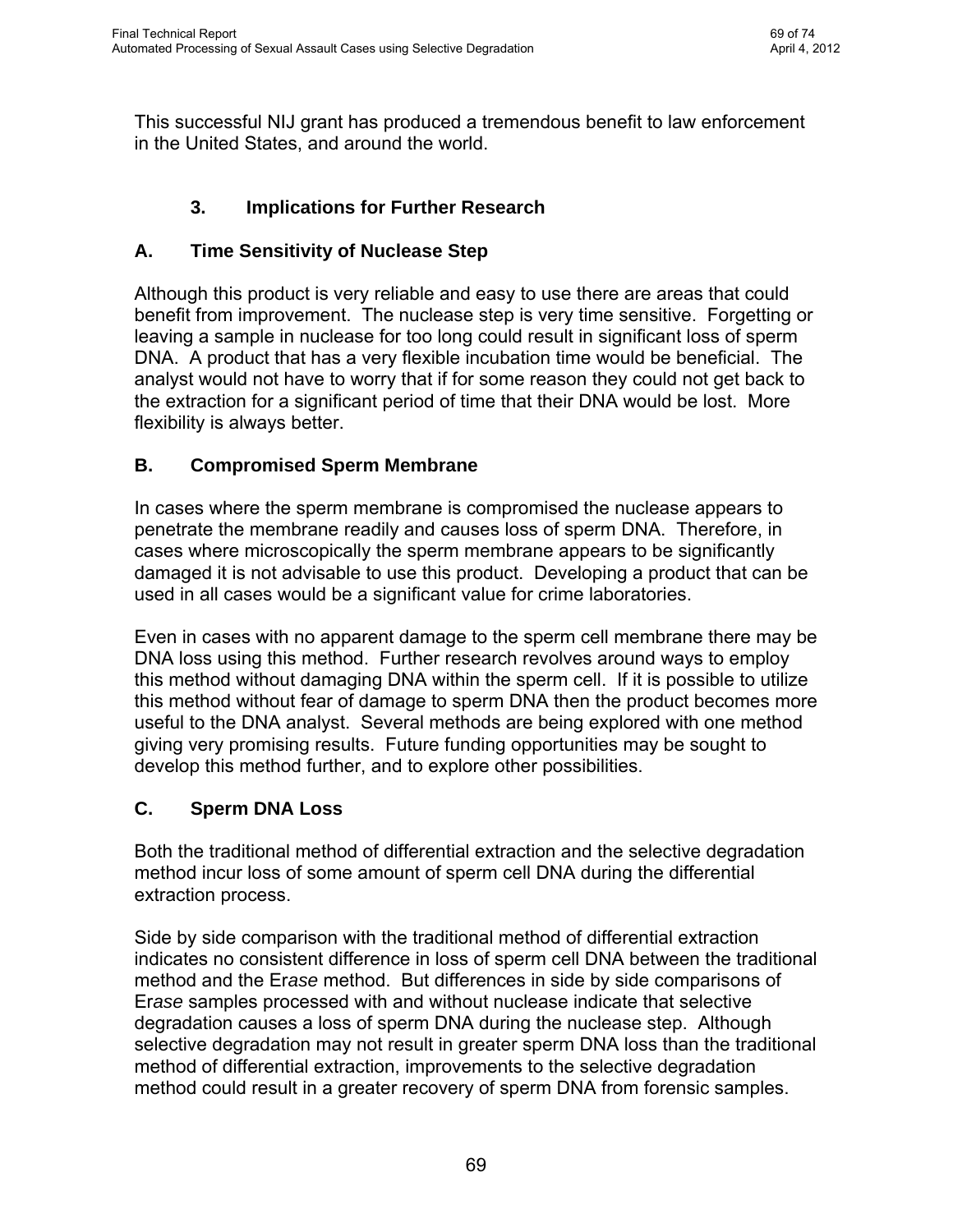This successful NIJ grant has produced a tremendous benefit to law enforcement in the United States, and around the world.

# **3. Implications for Further Research**

# **A. Time Sensitivity of Nuclease Step**

Although this product is very reliable and easy to use there are areas that could benefit from improvement. The nuclease step is very time sensitive. Forgetting or leaving a sample in nuclease for too long could result in significant loss of sperm DNA. A product that has a very flexible incubation time would be beneficial. The analyst would not have to worry that if for some reason they could not get back to the extraction for a significant period of time that their DNA would be lost. More flexibility is always better.

# **B. Compromised Sperm Membrane**

In cases where the sperm membrane is compromised the nuclease appears to penetrate the membrane readily and causes loss of sperm DNA. Therefore, in cases where microscopically the sperm membrane appears to be significantly damaged it is not advisable to use this product. Developing a product that can be used in all cases would be a significant value for crime laboratories.

Even in cases with no apparent damage to the sperm cell membrane there may be DNA loss using this method. Further research revolves around ways to employ this method without damaging DNA within the sperm cell. If it is possible to utilize this method without fear of damage to sperm DNA then the product becomes more useful to the DNA analyst. Several methods are being explored with one method giving very promising results. Future funding opportunities may be sought to develop this method further, and to explore other possibilities.

# **C. Sperm DNA Loss**

Both the traditional method of differential extraction and the selective degradation method incur loss of some amount of sperm cell DNA during the differential extraction process.

Side by side comparison with the traditional method of differential extraction indicates no consistent difference in loss of sperm cell DNA between the traditional method and the Er*ase* method. But differences in side by side comparisons of Er*ase* samples processed with and without nuclease indicate that selective degradation causes a loss of sperm DNA during the nuclease step. Although selective degradation may not result in greater sperm DNA loss than the traditional method of differential extraction, improvements to the selective degradation method could result in a greater recovery of sperm DNA from forensic samples.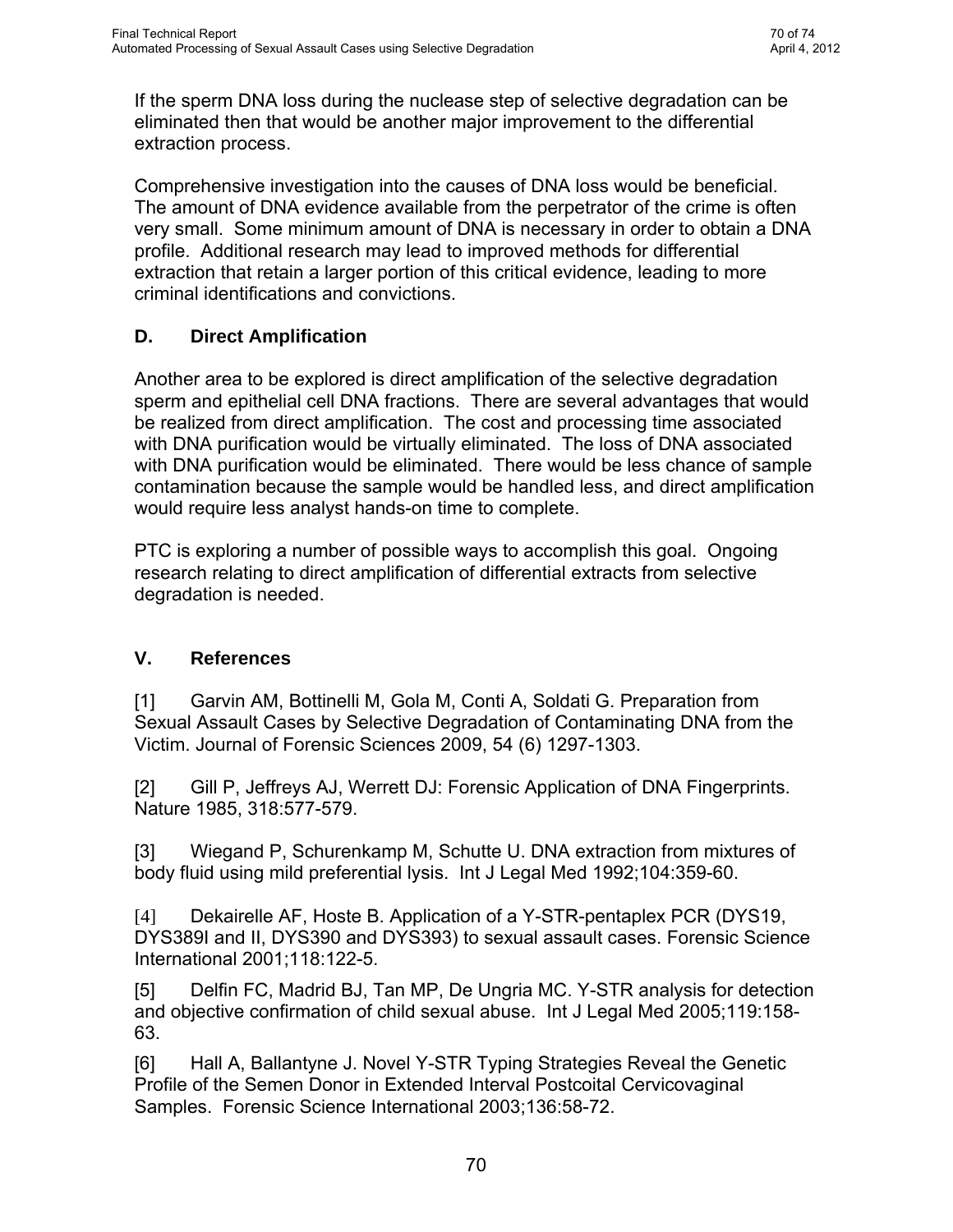If the sperm DNA loss during the nuclease step of selective degradation can be eliminated then that would be another major improvement to the differential extraction process.

Comprehensive investigation into the causes of DNA loss would be beneficial. The amount of DNA evidence available from the perpetrator of the crime is often very small. Some minimum amount of DNA is necessary in order to obtain a DNA profile. Additional research may lead to improved methods for differential extraction that retain a larger portion of this critical evidence, leading to more criminal identifications and convictions.

## **D. Direct Amplification**

Another area to be explored is direct amplification of the selective degradation sperm and epithelial cell DNA fractions. There are several advantages that would be realized from direct amplification. The cost and processing time associated with DNA purification would be virtually eliminated. The loss of DNA associated with DNA purification would be eliminated. There would be less chance of sample contamination because the sample would be handled less, and direct amplification would require less analyst hands-on time to complete.

PTC is exploring a number of possible ways to accomplish this goal. Ongoing research relating to direct amplification of differential extracts from selective degradation is needed.

#### **V. References**

[1] Garvin AM, Bottinelli M, Gola M, Conti A, Soldati G. Preparation from Sexual Assault Cases by Selective Degradation of Contaminating DNA from the Victim. Journal of Forensic Sciences 2009, 54 (6) 1297-1303.

[2] Gill P, Jeffreys AJ, Werrett DJ: Forensic Application of DNA Fingerprints. Nature 1985, 318:577-579.

[3] Wiegand P, Schurenkamp M, Schutte U. DNA extraction from mixtures of body fluid using mild preferential lysis. Int J Legal Med 1992;104:359-60.

[4] Dekairelle AF, Hoste B. Application of a Y-STR-pentaplex PCR (DYS19, DYS389I and II, DYS390 and DYS393) to sexual assault cases. Forensic Science International 2001;118:122-5.

[5] Delfin FC, Madrid BJ, Tan MP, De Ungria MC. Y-STR analysis for detection and objective confirmation of child sexual abuse. Int J Legal Med 2005;119:158- 63.

[6] Hall A, Ballantyne J. Novel Y-STR Typing Strategies Reveal the Genetic Profile of the Semen Donor in Extended Interval Postcoital Cervicovaginal Samples. Forensic Science International 2003;136:58-72.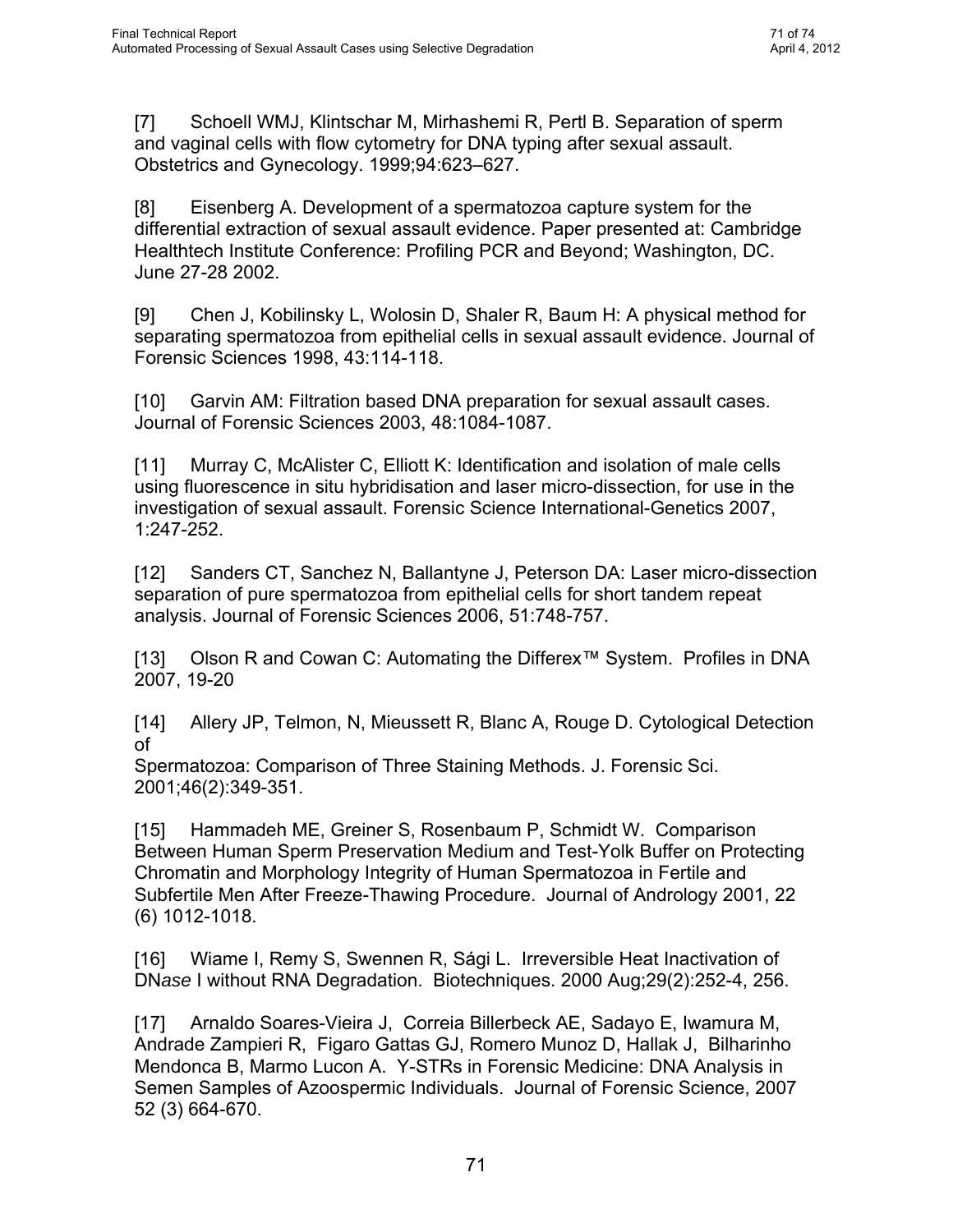[7] Schoell WMJ, Klintschar M, Mirhashemi R, Pertl B. Separation of sperm and vaginal cells with flow cytometry for DNA typing after sexual assault. Obstetrics and Gynecology. 1999;94:623–627.

[8] Eisenberg A. Development of a spermatozoa capture system for the differential extraction of sexual assault evidence. Paper presented at: Cambridge Healthtech Institute Conference: Profiling PCR and Beyond; Washington, DC. June 27-28 2002.

[9] Chen J, Kobilinsky L, Wolosin D, Shaler R, Baum H: A physical method for separating spermatozoa from epithelial cells in sexual assault evidence. Journal of Forensic Sciences 1998, 43:114-118.

[10] Garvin AM: Filtration based DNA preparation for sexual assault cases. Journal of Forensic Sciences 2003, 48:1084-1087.

[11] Murray C, McAlister C, Elliott K: Identification and isolation of male cells using fluorescence in situ hybridisation and laser micro-dissection, for use in the investigation of sexual assault. Forensic Science International-Genetics 2007, 1:247-252.

[12] Sanders CT, Sanchez N, Ballantyne J, Peterson DA: Laser micro-dissection separation of pure spermatozoa from epithelial cells for short tandem repeat analysis. Journal of Forensic Sciences 2006, 51:748-757.

[13] Olson R and Cowan C: Automating the Differex™ System. Profiles in DNA 2007, 19-20

[14] Allery JP, Telmon, N, Mieussett R, Blanc A, Rouge D. Cytological Detection of

Spermatozoa: Comparison of Three Staining Methods. J. Forensic Sci. 2001;46(2):349-351.

[15] Hammadeh ME, Greiner S, Rosenbaum P, Schmidt W. Comparison Between Human Sperm Preservation Medium and Test-Yolk Buffer on Protecting Chromatin and Morphology Integrity of Human Spermatozoa in Fertile and Subfertile Men After Freeze-Thawing Procedure. Journal of Andrology 2001, 22 (6) 1012-1018.

[16] Wiame I, Remy S, Swennen R, Sági L. Irreversible Heat Inactivation of DN*ase* I without RNA Degradation. Biotechniques. 2000 Aug;29(2):252-4, 256.

[17] Arnaldo Soares-Vieira J, Correia Billerbeck AE, Sadayo E, Iwamura M, Andrade Zampieri R, Figaro Gattas GJ, Romero Munoz D, Hallak J, Bilharinho Mendonca B, Marmo Lucon A. Y-STRs in Forensic Medicine: DNA Analysis in Semen Samples of Azoospermic Individuals. Journal of Forensic Science, 2007 52 (3) 664-670.

This document is a research report submitted to the U.S. Department of Justice. This report has not been published by the Department. Opinions or points of view expressed are those of the author(s) and do not necessarily reflect the official position or policies of the U.S. Department of Justice.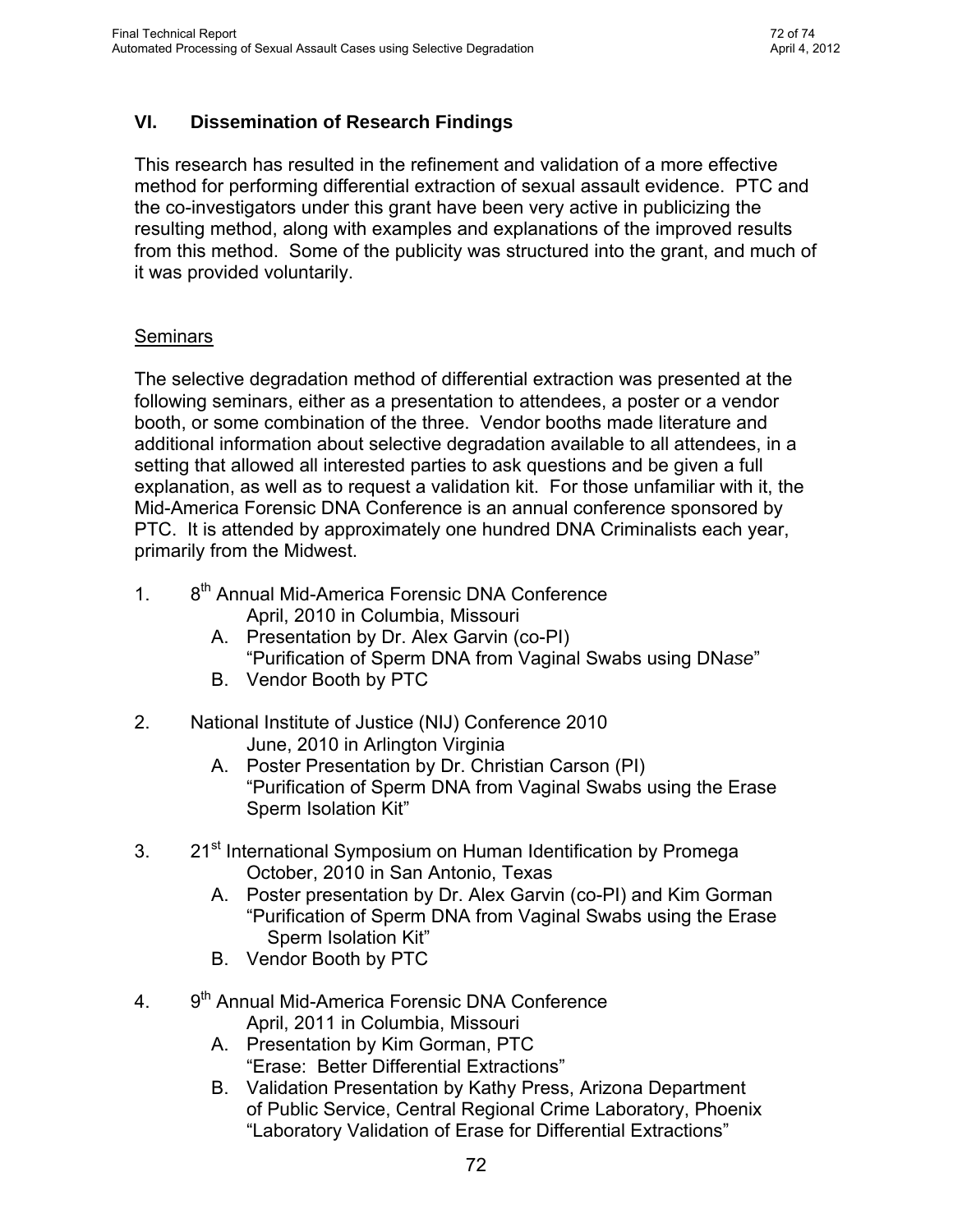## **VI. Dissemination of Research Findings**

This research has resulted in the refinement and validation of a more effective method for performing differential extraction of sexual assault evidence. PTC and the co-investigators under this grant have been very active in publicizing the resulting method, along with examples and explanations of the improved results from this method. Some of the publicity was structured into the grant, and much of it was provided voluntarily.

## **Seminars**

The selective degradation method of differential extraction was presented at the following seminars, either as a presentation to attendees, a poster or a vendor booth, or some combination of the three. Vendor booths made literature and additional information about selective degradation available to all attendees, in a setting that allowed all interested parties to ask questions and be given a full explanation, as well as to request a validation kit. For those unfamiliar with it, the Mid-America Forensic DNA Conference is an annual conference sponsored by PTC. It is attended by approximately one hundred DNA Criminalists each year, primarily from the Midwest.

- 1. 8<sup>th</sup> Annual Mid-America Forensic DNA Conference April, 2010 in Columbia, Missouri
	- A. Presentation by Dr. Alex Garvin (co-PI) "Purification of Sperm DNA from Vaginal Swabs using DN*ase*"
	- B. Vendor Booth by PTC
- 2. National Institute of Justice (NIJ) Conference 2010 June, 2010 in Arlington Virginia
	- A. Poster Presentation by Dr. Christian Carson (PI) "Purification of Sperm DNA from Vaginal Swabs using the Erase Sperm Isolation Kit"
- 3. 21<sup>st</sup> International Symposium on Human Identification by Promega October, 2010 in San Antonio, Texas
	- A. Poster presentation by Dr. Alex Garvin (co-PI) and Kim Gorman "Purification of Sperm DNA from Vaginal Swabs using the Erase Sperm Isolation Kit"
	- B. Vendor Booth by PTC
- 4. 9<sup>th</sup> Annual Mid-America Forensic DNA Conference
	- April, 2011 in Columbia, Missouri
	- A. Presentation by Kim Gorman, PTC "Erase: Better Differential Extractions"
	- B. Validation Presentation by Kathy Press, Arizona Department of Public Service, Central Regional Crime Laboratory, Phoenix "Laboratory Validation of Erase for Differential Extractions"

This document is a research report submitted to the U.S. Department of Justice. This report has not been published by the Department. Opinions or points of view expressed are those of the author(s) and do not necessarily reflect the official position or policies of the U.S. Department of Justice.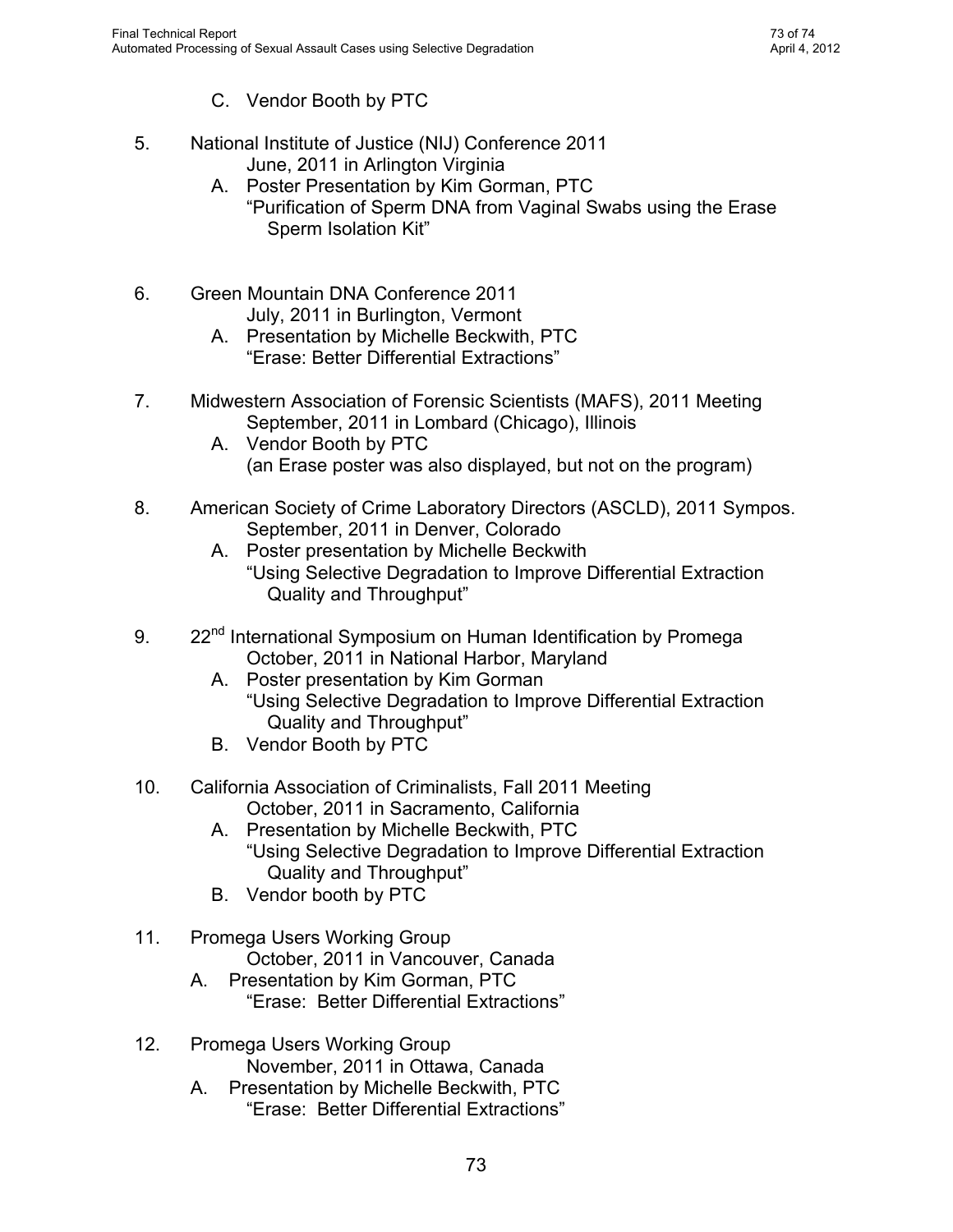- C. Vendor Booth by PTC
- 5. National Institute of Justice (NIJ) Conference 2011 June, 2011 in Arlington Virginia
	- A. Poster Presentation by Kim Gorman, PTC "Purification of Sperm DNA from Vaginal Swabs using the Erase Sperm Isolation Kit"
- 6. Green Mountain DNA Conference 2011 July, 2011 in Burlington, Vermont
	- A. Presentation by Michelle Beckwith, PTC "Erase: Better Differential Extractions"
- 7. Midwestern Association of Forensic Scientists (MAFS), 2011 Meeting September, 2011 in Lombard (Chicago), Illinois
	- A. Vendor Booth by PTC (an Erase poster was also displayed, but not on the program)
- 8. American Society of Crime Laboratory Directors (ASCLD), 2011 Sympos. September, 2011 in Denver, Colorado
	- A. Poster presentation by Michelle Beckwith "Using Selective Degradation to Improve Differential Extraction Quality and Throughput"
- 9. 22<sup>nd</sup> International Symposium on Human Identification by Promega October, 2011 in National Harbor, Maryland
	- A. Poster presentation by Kim Gorman "Using Selective Degradation to Improve Differential Extraction Quality and Throughput"
	- B. Vendor Booth by PTC
- 10. California Association of Criminalists, Fall 2011 Meeting October, 2011 in Sacramento, California
	- A. Presentation by Michelle Beckwith, PTC "Using Selective Degradation to Improve Differential Extraction Quality and Throughput"
	- B. Vendor booth by PTC
- 11. Promega Users Working Group October, 2011 in Vancouver, Canada
	- A. Presentation by Kim Gorman, PTC "Erase: Better Differential Extractions"
- 12. Promega Users Working Group November, 2011 in Ottawa, Canada
	- A. Presentation by Michelle Beckwith, PTC "Erase: Better Differential Extractions"